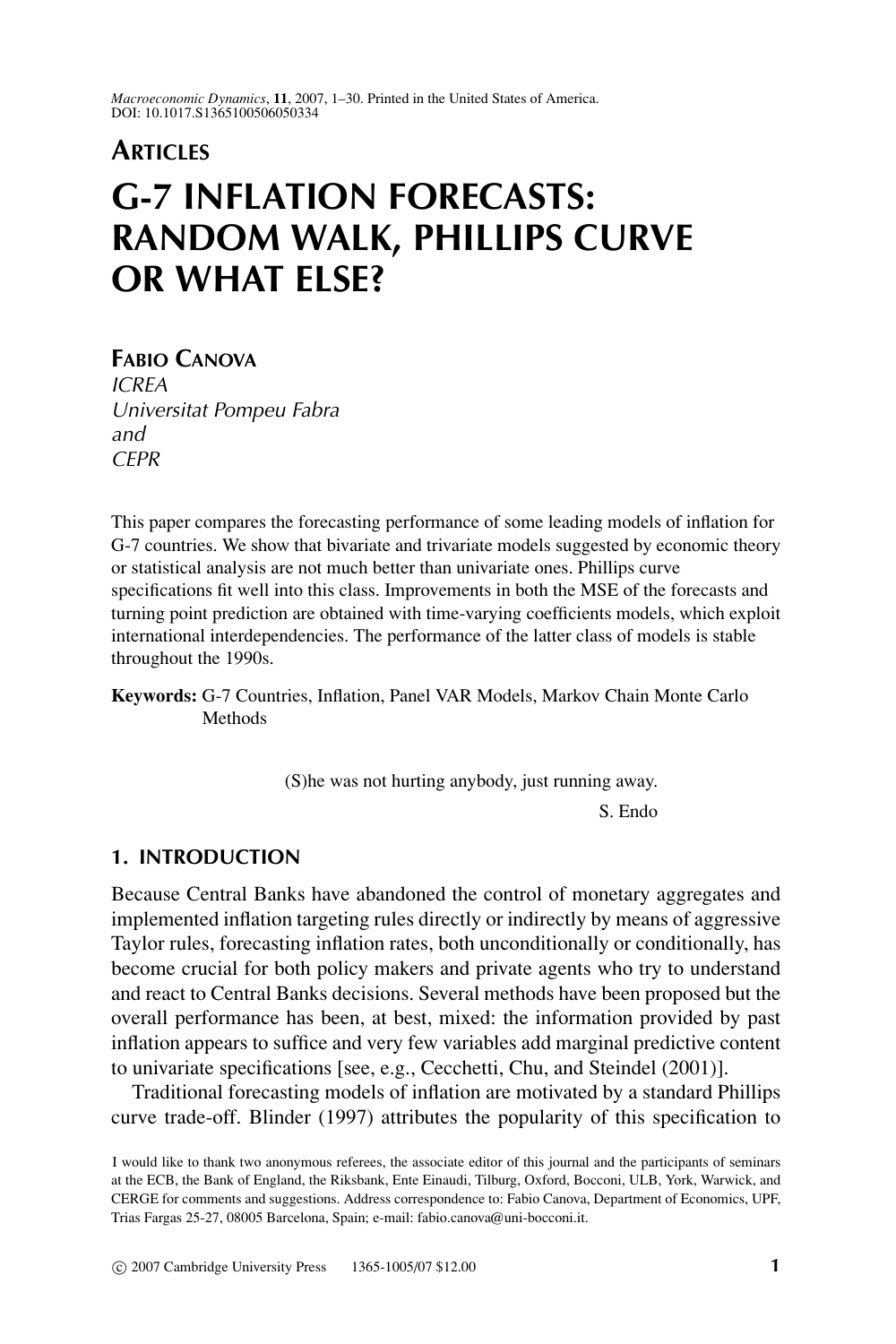#### **2** FABIO CANOVA

the stability of the relationship and its reliability as forecasting tool. Stock and Watson (1999) criticized this conventional wisdom, showing that in the United States, the parameters of a standard Phillips curve have changed over time; that other measures of real activity forecast inflation better than the unemployment rate, and that combining forecasts produced by different specifications improves the performance of a model which only uses the unemployment rate. Atkeson and Ohanian (2001) also criticize this view by showing that Phillips curve forecast of U.S. inflation over a 15-year period are no better than those obtained from a random walk model. The instability of the forecasting relationships is not limited to traditional Phillips curve based models but extends to other theoretical or ad hoc empirical models used in the literature [see, e.g., models that include asset prices, for example, Stock and Watson (2000), Goodhart and Hoffman (2000), Marcellino (2002)]. Although forecasting specifications built adding one indicator of real activity at the time work poorly and tend to be unstable, some improvements have been documented by Cristadoro et al. (Forthcoming), Wright (2003), Granger and Yeon (2004), and Inoue and Kilian (2003), using methods that combine information obtained from many predictors.

In this paper, we explore the interaction between predictability and instability by comparing the forecasting performance of some leading models for inflation in G-7 countries. To narrow down the scope of the comparison, we focus attention on four different but interrelated questions. First, we would like to investigate how models that rely on a Phillips curve or other theoretical relationships fare relative to univariate (a-theoretical) models. Our cross-country perspective here can help to shed light on whether U.S. results are unique or common to the most developed countries. Second, we are interested in knowing whether there is information in other domestic variables (which may or may not have theoretical underpinning) useful for forecasting inflation. Third, we would like to know whether models that allow for parameter drifts improve the performance of specifications which force coefficients to be constant over time. Finally, we want to study whether cross-country information helps in forecasting domestic inflation rates.

Our analysis concentrates on CPI inflation but the results are qualitatively similar to those obtained using GDP deflator inflation. We are concerned with three forecasting horizons that are of interest to policy makers: one quarter, one year, and two years. We calculate statistics measuring the average magnitude of the squared forecast errors and the ability to predict turning points of inflation. Our sample covers the period 1980:1–2000:4, and the last five years are typically used to evaluate the performance of various specifications. In all cases, models are estimated recursively and out-of-sample forecasts computed using the information available at each *t*.

We consider several models in our horse race. First, as a benchmark, we estimate ARIMA models, identified with a standard approach, and AR models, where the lag length optimizes the trade-off between the number of lags and the in-sample forecasting performance. To address the first question, we consider nine alternative bivariate AR specifications: two with a standard Phillips curve relationship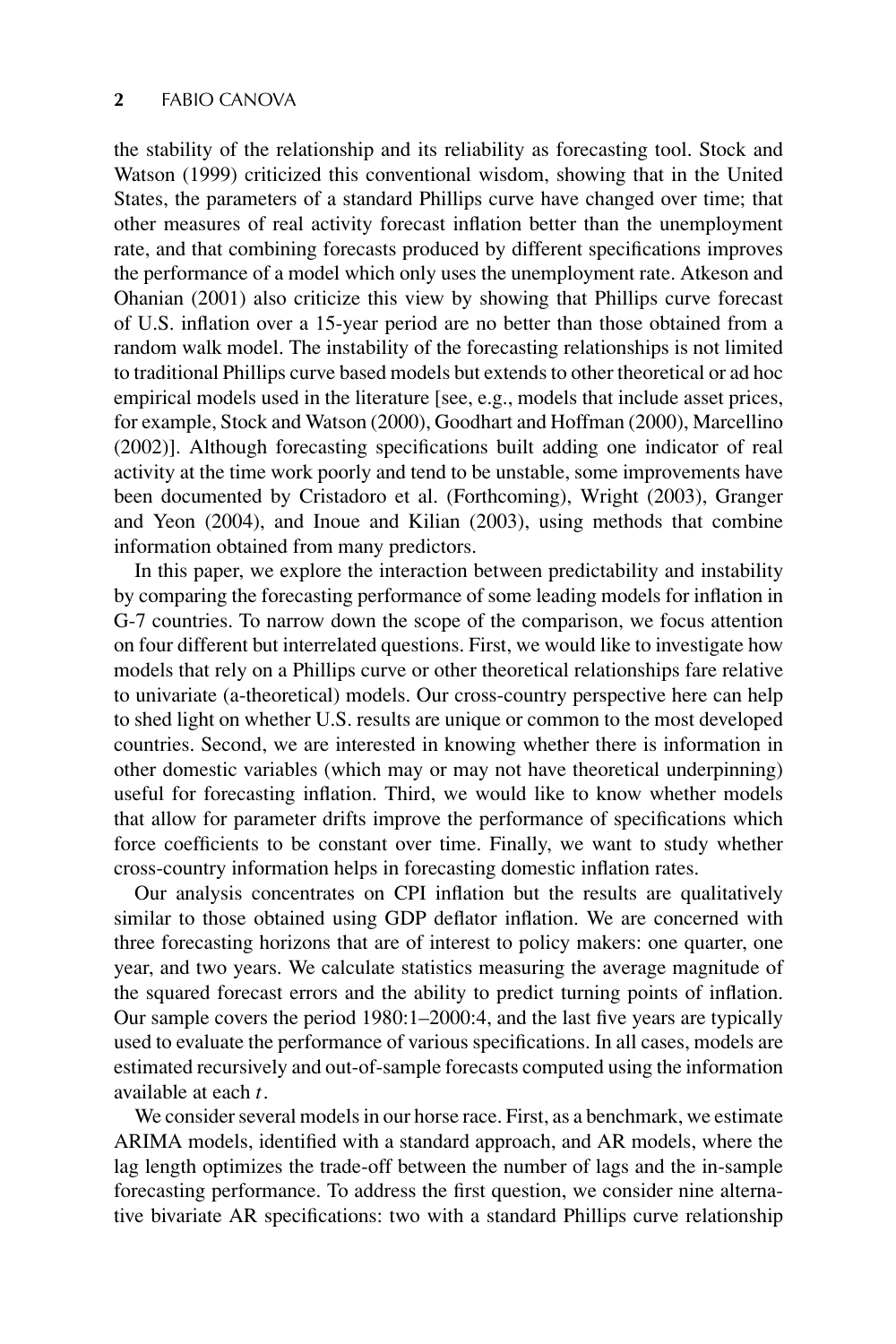(standardized unemployment rate and employment growth) and one with a New Keynesian version of it (labor income share), two with measures of real activity (output gap and GDP growth), two with monetary variables (nominal M2 growth and real M2 growth) and two with financial indicators (the slope of the nominal term structure and nominal stock returns). We find that theory-based bivariate models improve over univariate a-theoretical specifications at long but not at short horizons. Also, we find that the performance of these models is country dependent. Interestingly, a New Keynesian Phillips curve is never best in the race, whereas in France, Italy, and Germany, where a traditional Phillips curve is preferred, the MSE at the one-step horizon is broadly equivalent to the one of univariate specifications. As in Stock and Watson (1999), we find that conclusions concerning the relative ordering of bivariate models are tenuous: changing the forecasting sample at times alters the ranking of models and their MSE performance relative to univariate models. Finally, the collection of best bivariate models are roughly equivalent to univariate models in terms of turning point predictions at all horizons.

To examine the second question, we study the performance of trivariate unrestricted VAR (UVAR) and BVAR models. We find that the MSE of the forecasts can be reduced in some countries and at long horizons but that turning point recognition does not improve. Adding a Bayesian prior helps. However, on average, a BVAR is hardly better than an univariate AR model and a UVAR is actually worse.

To investigate whether the presence of parameter drifts improves the quality of the forecasts, we estimate univariate AR and BVAR models with time varying coefficients. The added flexibility, in general, reduces the MSE of the forecasts of univariate AR models and turning point recognition improves, primarily at the one quarter horizon. Adding time variation to the BVAR model, by contrast, systematically reduces the MSE of the forecasts only in two countries. Some improvements, on average, over the fixed coefficient model are noticeable at all horizons but no improvements over the TVC-AR model occur.

Finally, to evaluate whether international information is useful to forecast domestic inflation, we consider four specifications: one that uses as predetermined in country-specific BVAR variables capturing the state of the world economy (commodity prices, U.S. GDP growth, and the median stock return in the G-7); a BVAR model that includes the seven inflation rates and the same three predetermined variables considered in the previous model; a factor model along the lines of Stock and Watson (1999) and Cristadoro et al. (Forthcoming); and a version of the panel BVAR model studied by Canova and Ciccarelli (2002) and (2004), in which the vector of coefficients is moved by a restricted number of indices capturing common, country specific or variable specific effects. Except for the factor model, time variations are allowed in all setups. With the first specification, MSE improvements both over univariate models and domestic BVAR models are visible primarily at longer horizons and this improved performance is matched by more appropriate turning point detection. Interestingly, this model produces the best one quarter ahead forecast of U.S. inflation. The second specification is, on average, roughly equivalent in MSE to the first one. Also, the turning point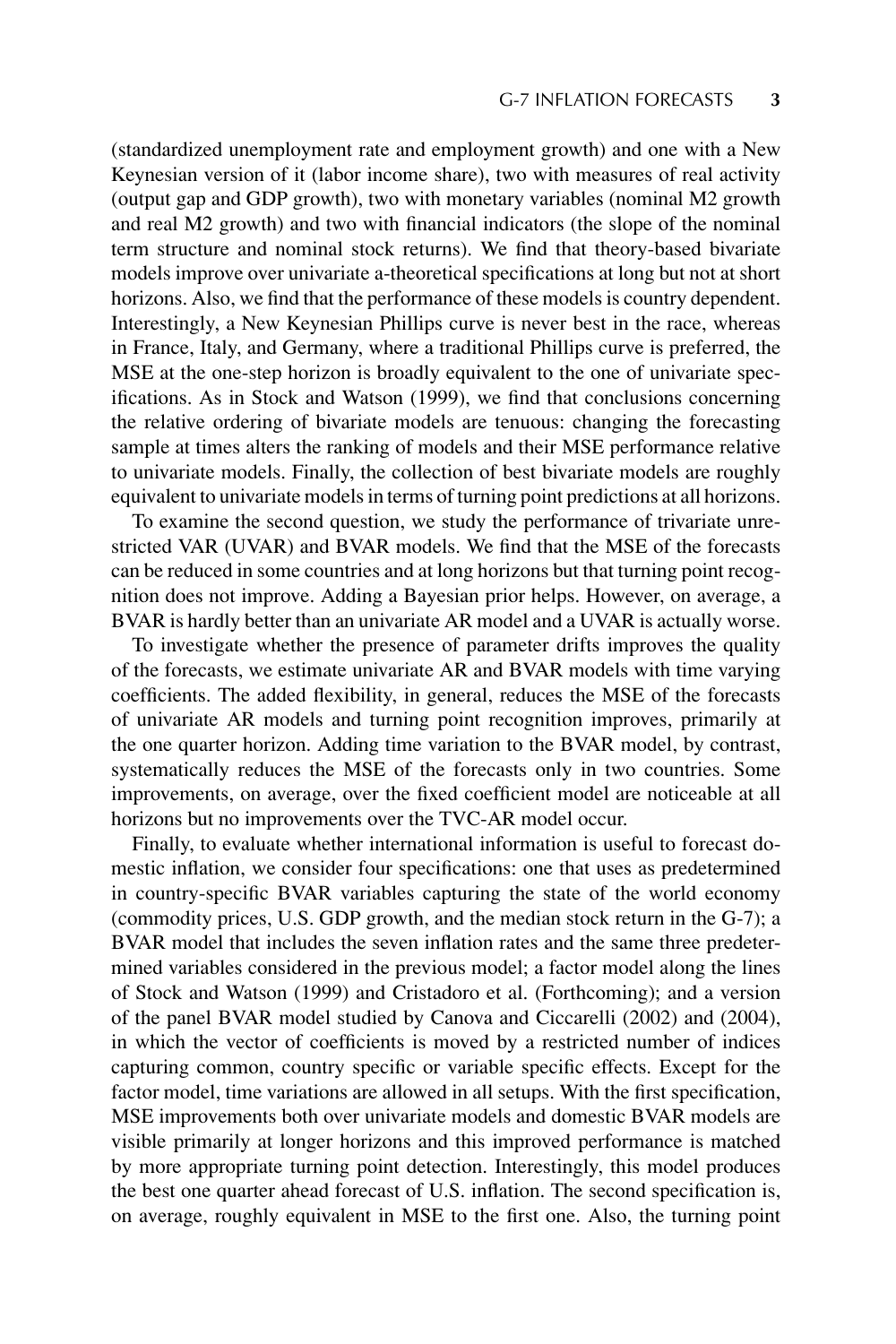#### **4** FABIO CANOVA

recognition of this specification is reasonably good. The index model produces the best overall MSE of the forecasts at all horizons for Germany, France, and at two horizons for Italy, Japan, and Canada. MSE gains are pronounced and robust across forecasting samples: in fact, the forecasts produced by this model one and two years ahead track reasonably well actual inflation in the G-7, with no visible change in the performance across the two halves of the 1990s. The MSE superiority is matched by the record of turning point predictions, which is the best of all models. Comparing the outcomes of these three models with those of the factor model, one can conclude that cross-sectional information helps in forecasting, but it is only when it is used in conjunction with time variations in the coefficients that large improvements are obtained.

In summary, although forecasting inflation rates is difficult and the temptation to rely on naive models is widespread, shrewdly chosen models do improve over univariate ones. The forecasting performance of standard or modified Phillips curve models and of other small-scale fixed coefficients specifications that exploit only domestic interdependencies is far from appealing in the majority of the G-7 countries. However, multivariate models with time-varying coefficients and some international linkages improve on univariate ones, both with fixed and time-varying coefficients. Economically, this is reasonable: the inflation process displayed changes over the sample and there appears to be a common component in the international swings of inflation over time. Our results show that taking into account these two factors may turn around the standard bias-variance trade-off, which favors simple and parsimonious models in prediction.

The rest of the paper is organized as follows: the next section describes the specifications used and the data employed. Section 3 presents the statistics used. Section 4 examines the performance of the various specifications. Section 5 concludes.

#### **2. THE SPECIFICATIONS**

Our sample covers quarterly data from 1980:1 to 2000:4—1980 is chosen because comparable G-7 data is available only from this date on—and we use the last five years to evaluate the performance of various forecasting specifications. In some exercises, we use the 1980s to estimate various models and the sample 1991:1–1995:4 to evaluate the forecasting performance. When we use a databased Bayesian prior, whatever information is available before 1980 was employed to estimate the hyperparameters of the prior. Details about the sources and the preliminary transformations are in Appendix A. All the comparisons are performed using out-of-sample predictions. That is, models are estimated recursively and forecasts computed at one, four, and eight quarters ahead using the information available at each *t*. Multistep forecasts are obtained directly fitting the models at the required horizon. This avoids the need to specify an auxiliary model for the exogenous variables, whenever they appear in the specification. All models include intercepts.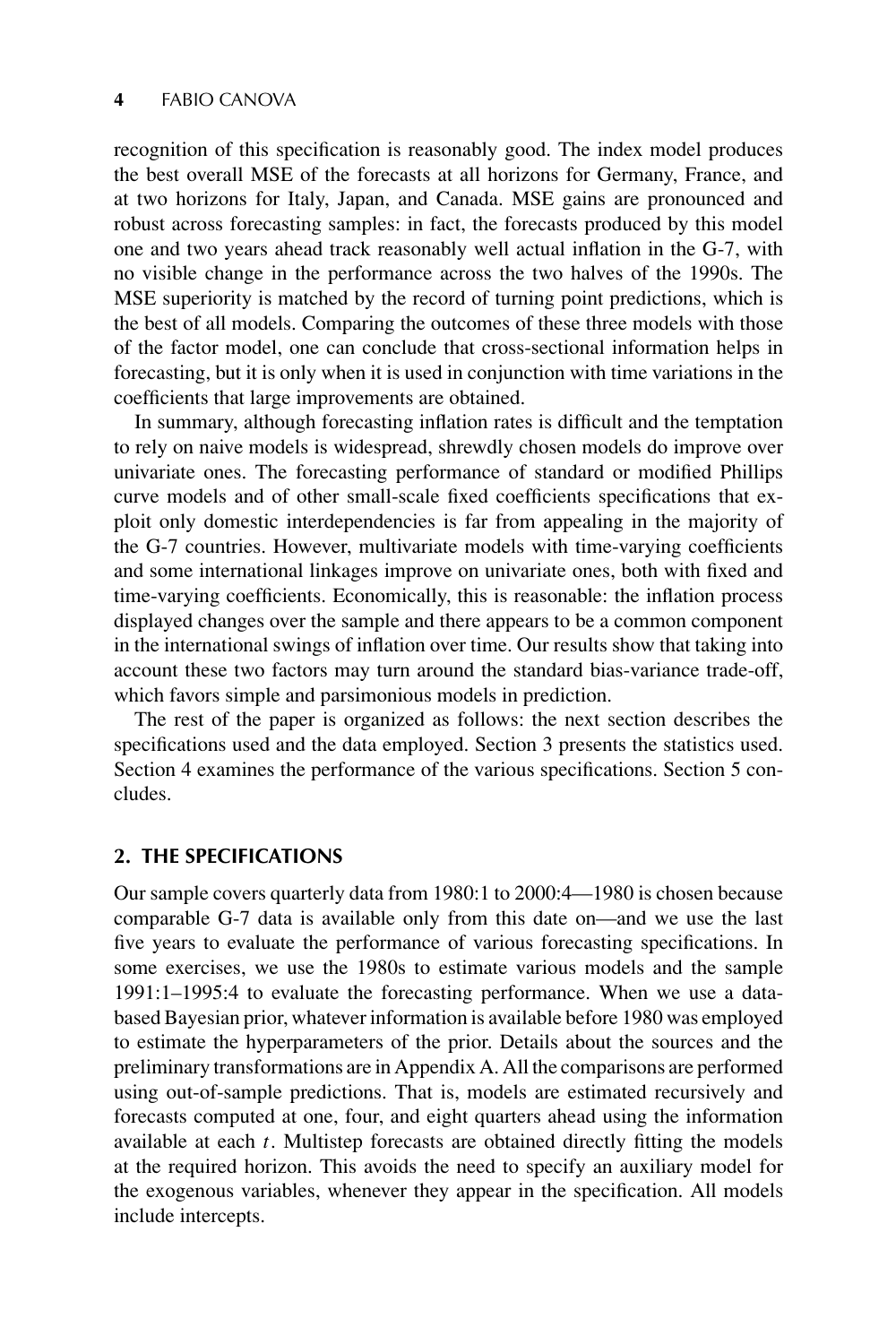We collect two types of forecasting statistics, the MSE and the number of correct turning point signals. To avoid problems with the units of measurement of the variables in different models, we present Theil-U statistics (the ratio of the MSE of the model to the MSE of a no-change model), which immediately allows us to compare the performance relative to a random walk model. Results obtained using Mean Absolute Deviation (MAD) statistics are broadly similar and omitted for reason of space. Turning point predictions are calculated using a two quarters rule, as detailed in the next section. Complementing synthetic MSE measures with turning point detection is important because MSE reduction can be achieved by altering the timing and the direction of the forecasts. Therefore, an evaluation exercise based on both provides a more complete picture of the properties of various specifications.

#### **2.1. Univariate Models**

We consider two univariate specifications: ARIMA and AR models. For the first type of models the specification is identified using plots of autocorrelation and the partial autocorrelation functions. For AR models, the lag length is selected using the Schwarz criteria (SIC), which trades off the increase in the explanatory power obtained with additional lags with a penalty on the dimensionality of the model. The results we present are roughly insensitive to the criterion employed. Had we used Hannan and Quinn criteria, the ranking presented here would have been unchanged.

#### **2.2. Bivariate Models**

We considered nine bivariate models. Together with inflation we use unemployment, employment growth, the labor income share, output gap, output growth, money growth, real money growth, and the slope of the term structure or stock returns. This choice of variables is motivated by straightforward theoretical arguments. The first five specifications embody notions of traditional and New Keynesian Phillips curve [see Gali and Gertler (1999), Mankiw (2001)]. (Real) Money growth has been selected since inflation in the long run must be a monetary phenomena; the slope of the term structure is selected following work by Plosser and Rowenshort (1994) and the notion that monetary shocks are typically transmitted to the real economy via changes in the slope of the term structure at different horizons [see, e.g., Evans and Marshall (1998)]. Nominal stock returns are used since they are considered a good hedge against inflation [see Fama (1970)]. For all bivariate models, the lag length is chosen using the Schwarz criteria.

### **2.3. Unrestricted VARs (UVAR)**

The UVAR models we consider include domestic variables only. We search for the best specification using GDP (growth and gap), stock returns, the slope of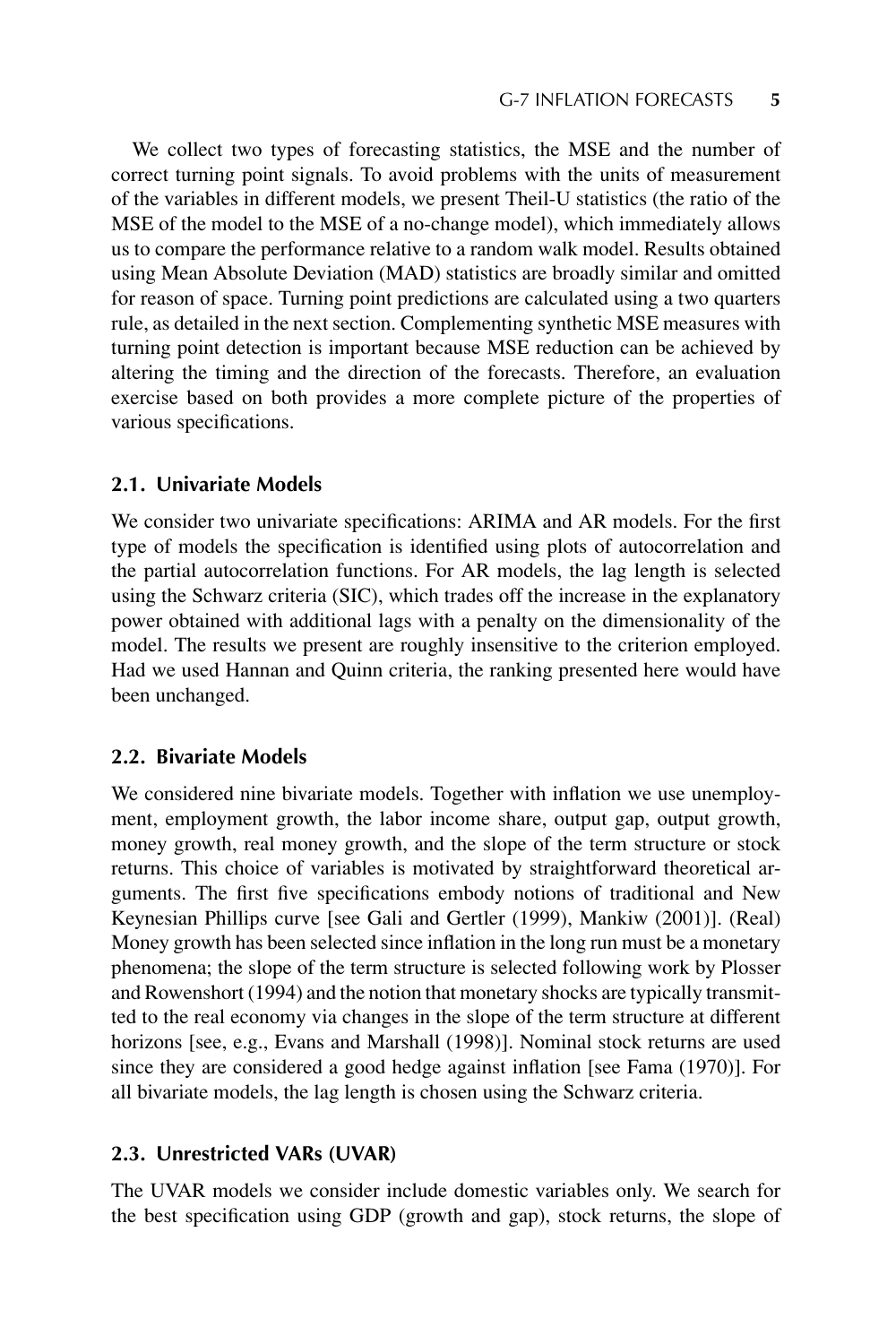#### **6** FABIO CANOVA

the term structure, wage and rent inflation, real and nominal exchange rate, unit labor costs inflation (when available), capacity utilization, unemployment rate and employment (rate and level) and the labor force as possible predictors. The search is limited to these variables because they are the only ones available on a consistent basis across the G-7. To avoid excessive data mining and large specifications, we restricted attention to three variable models and choose among all possible combinations the two variables that give the smallest MSE for inflation in each country over the estimation sample. The chosen variables differ across countries: for the United States, the trivariate model includes inflation, the output gap, and the labor force; for Japan, inflation, the output gap, and the real exchange rate; for Germany, inflation, employment growth, and unit labor costs; for the United Kingdom, inflation, stock returns, and unit labor costs; for France, inflation, rent, and wage inflation; for Italy, inflation, the unemployment rate, and rent inflation; for Canada, inflation, the output gap, and stock returns. The heterogeneity is more apparent than practical because many variables have similar predictive power. The lag length of the model in each country is selected using the Schwarz criteria.

#### **2.4. Bayesian VARs (BVAR)**

The Bayesian VAR (BVAR) models used here are standard and, at this stage, we keep the prior specification very simple. Because we are interested in relative comparisons, the variables for each country are the same used in the UVAR. The model is:

$$
y_t = B_t Y_t + C_t + e_t \tag{1}
$$

$$
D_t = D_0 + u_t, \tag{2}
$$

where  $Y_t = [y_{t-j}, y_{t-j-1}, \ldots, y_{t-j-p}], j = 1, 4, 8, D_t = \text{vec}[B_t', C_t'], e_t \sim$  $(0, \Sigma_e)$  and  $u_t$  ∼  $(0, \Sigma_u)$ . (2) describes the prior of the model. We follow the standard specification of the so-called Minnesota Prior and set  $D_0 = 0$ , except on the first lag of the dependent variable in each equation and use one parameter  $\theta_1$  to trade off the forecasting information in the mean of the first lag. The structure of  $\Sigma_u$  is standard: one parameter controls the general tightness of the specification  $(\theta_2)$ , one the decay of the prior variance as the lag length increases  $(\theta_3)$ , and one weights the relative contribution of lags of other variables in each equation ( $\theta_4$ ). The prior for  $C_t$  is noninformative ( $\theta_5 = 1000$ ). Estimates of the four parameters can obtained informally, using a rough specification search over a grid of values, or formally, maximizing the predictive density of the model in an Empirical Bayes fashion. Here we use the second approach and we revert to informal searches whenever the maximization algorithm failed to converge. Estimates of the hyperparameter vector are similar but not identical across countries (see Table 1).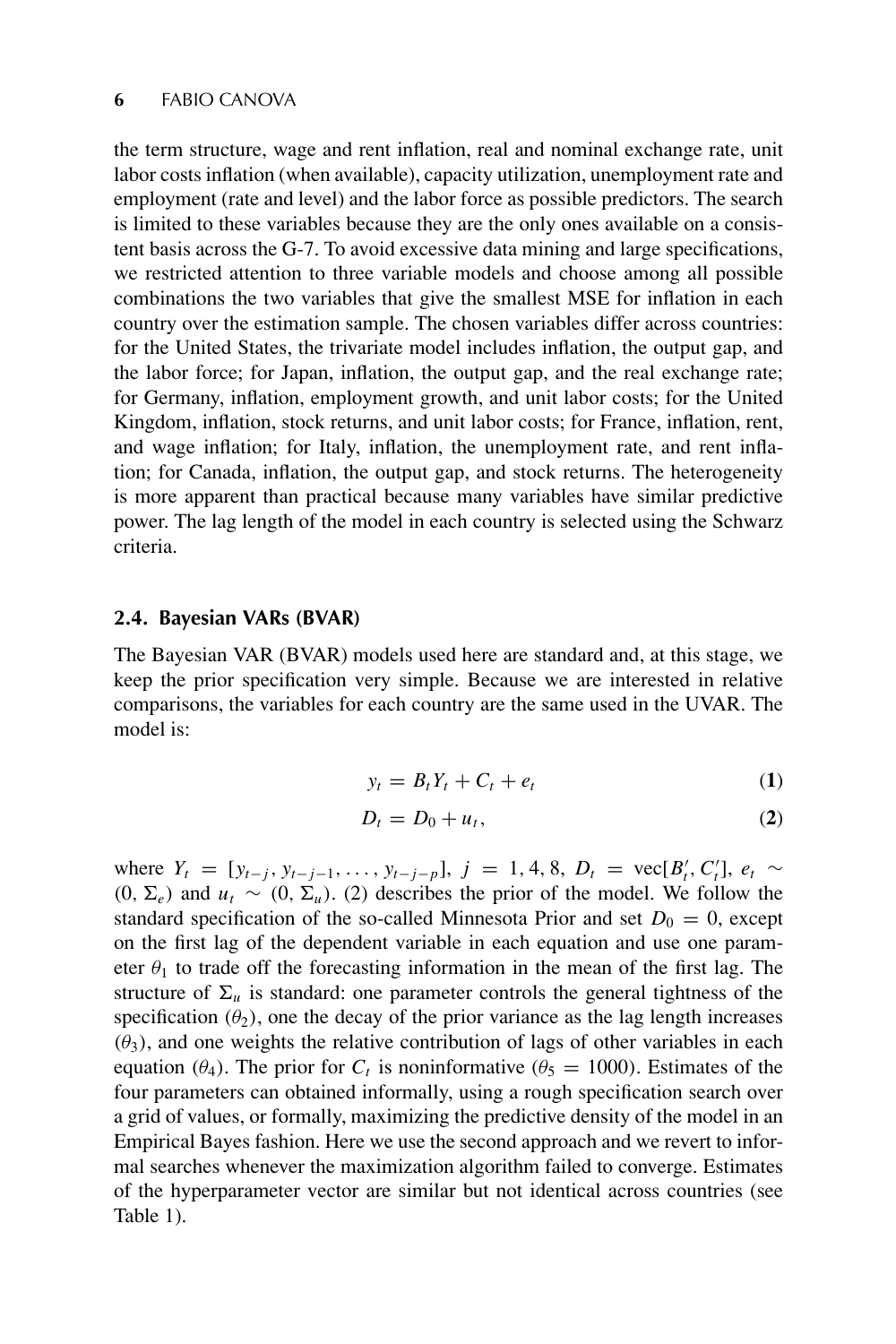| Parameter  | <b>US</b> | Japan    | Germany         | UK.      | France   | Italy    | Canada   |
|------------|-----------|----------|-----------------|----------|----------|----------|----------|
|            |           |          | <b>BVAR</b>     |          |          |          |          |
| $\theta_1$ | 1.0       | 1.0      | $0.0\,$         | $0.0\,$  | 0.0      | 0.0      | 1.0      |
| $\theta_2$ | 0.05      | 0.25     | 0.20            | 0.55     | 0.30     | 0.15     | 0.1      |
| $\theta_3$ | $-1.5$    | 2.0      | 2.0             | 1.0      | 0.0      | 2.0      | 2.0      |
| $\theta_4$ | 1.0       | 0.5      | 1.0             | 0.5      | 1.0      | 1.0      | 0.05     |
|            |           |          | Univariate-TVC  |          |          |          |          |
| $\theta_1$ | 1.0       | 1.0      | 1.0             | 1.0      | 1.0      | 0.0      | 1.0      |
| $\theta_2$ | 0.02      | 0.122    | 0.062           | 0.062    | 0.062    | 0.022    | 0.062    |
| $\theta_3$ | 0.6       | 2.0      | 2.0             | 2.0      | 1.0      | 1.0      | 1.0      |
| $\theta_5$ | 10000     | 100      | 100             | 10000    | 10000    | 10000    | 10000    |
| $\theta_6$ | 1.0       | 1.0      | 1.0             | 1.0      | 1.0      | 1.0      | 1.0      |
| $\theta_7$ | $1.0e-6$  | $1.0e-7$ | $1.0e-7$        | $3.6e-5$ | $4.5e-5$ | 1.46e-4  | $1.0e-7$ |
|            |           |          | <b>BVAR-TVC</b> |          |          |          |          |
| $\theta_1$ | 1.0       | 1.0      | $0.0\,$         | 0.0      | 0.0      | 0.0      | 1.0      |
| $\theta_2$ | 0.1       | 0.15     | 0.05            | 0.2      | 0.1      | 0.1      | 0.05     |
| $\theta_3$ | $-1.5$    | 3.0      | 2.0             | $0.0\,$  | $-0.5$   | 0.4      | 4.0      |
| $\theta_4$ | 0.02      | 0.05     | 0.5             | 0.02     | 0.07     | 0.30     | 0.05     |
| $\theta_5$ | 10        | 10       | 10              | 10       | 10       | 10       | 10       |
| $\theta_6$ | 1.0       | 1.0      | 1.0             | 1.0      | 1.0      | 0.98     | 0.98     |
| $\theta_7$ | 0.0       | 0.0      | $1.0e-7$        | $0.0\,$  | $1.0e-6$ | $1.0e-8$ | $0.0\,$  |

**TABLE 1.** Hyperparameter estimates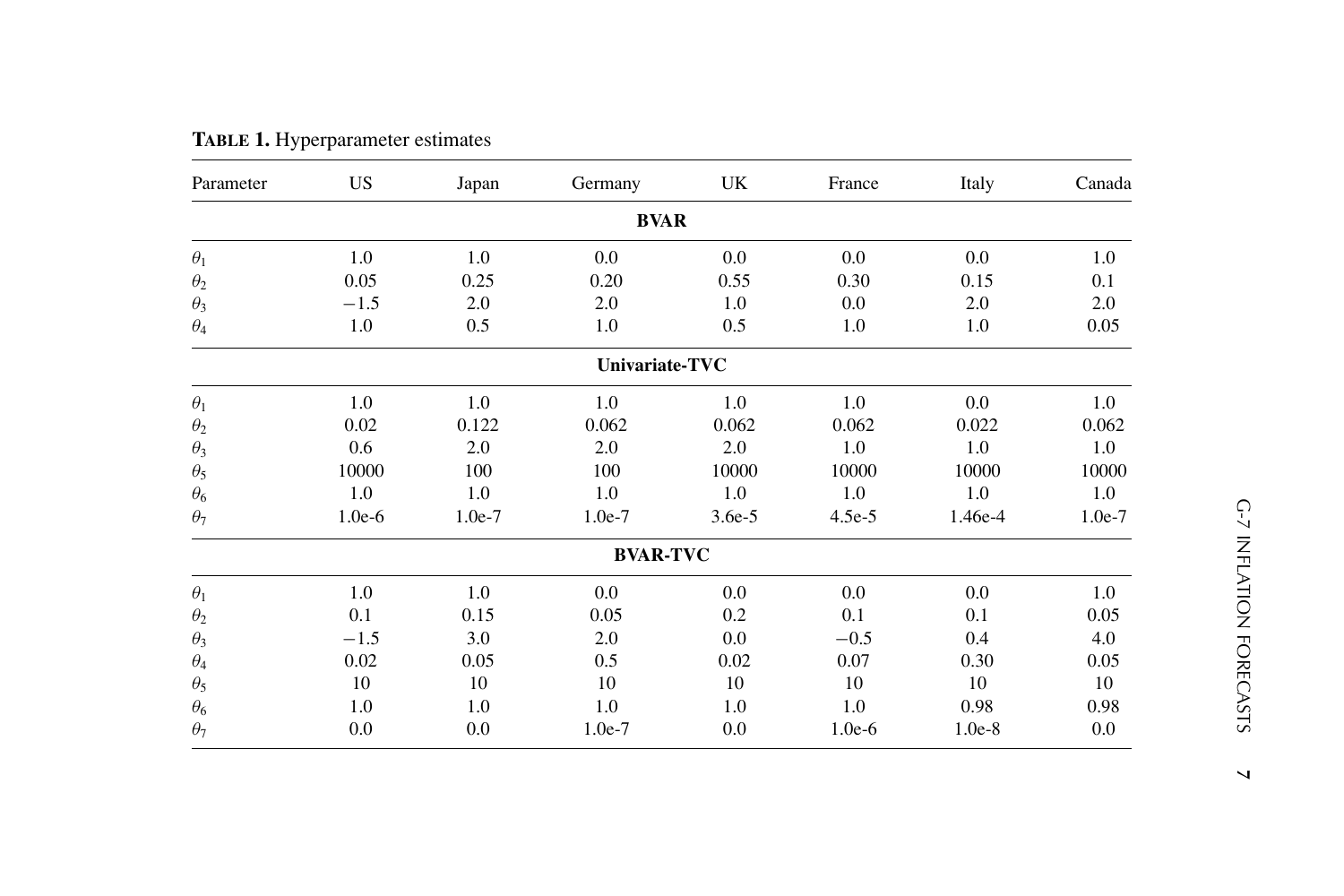|            | TABLE 1. (Continued.) |              |              |               |              |              |              |
|------------|-----------------------|--------------|--------------|---------------|--------------|--------------|--------------|
| Parameter  | US                    | Japan        | Germany      | UK            | France       | Italy        | Canada       |
|            |                       |              |              | <b>BVAR-I</b> |              |              |              |
| $\theta_5$ | 30                    | 10           | 10           | 0.1           | 1.0          | 35           | 0.01         |
|            |                       |              |              | 7-BVAR        |              |              |              |
| $\theta_1$ | 1.0                   | 1.0          | 1.0          | 1.0           | 1.0          | 1.0          | 1.0          |
| $\theta_2$ | 0.15                  | 0.15         | 0.4          | 0.4           | 0.4          | 0.4          | 0.15         |
| $\theta_3$ | 5.0                   | 5.0          | 5.0          | 5.0           | 5.0          | 5.0          | 5.0          |
| $\theta_4$ | [0.05, 0.25]          | [0.05, 0.25] | [0.05, 0.35] | [0.05, 0.35]  | [0.05, 0.35] | [0.05, 0.35] | [0.05, 0.25] |
| $\theta_5$ | 30                    | 10           | 10           | 10            | 10           | 35           | 10           |
| $\theta_6$ | 1.0                   | 1.0          | 1.0          | 1.0           | 1.0          | 1.0          | 0.99         |
| $\theta_7$ | $1.0e-7$              | $1.0e-6$     | $1.0e-7$     | $1.0e-7$      | $1.0e-6$     | $1.0e-7$     | $1.0e-7$     |

*Notes*:  $\theta_1$  controls the mean of the first (or fourth) lag;  $\theta_2$  the general tightness,  $\theta_3$  the harmonic decay of the variance of the lags,  $\theta_4$  the weight on variables other than the dependent one,  $\theta_5$  the prior variance on the exogenous variables,  $\theta_6$  the decay toward the mean, and  $\theta_7$  the time variations in the law of motion of the coefficients.  $\theta_1$ ,  $\theta_2$ ,  $\theta_3$ ,  $\theta_4$ ,  $\theta_6$ ,  $\theta_7$  for the BVAR-I are the same as those of the BVAR-TVC.

**8**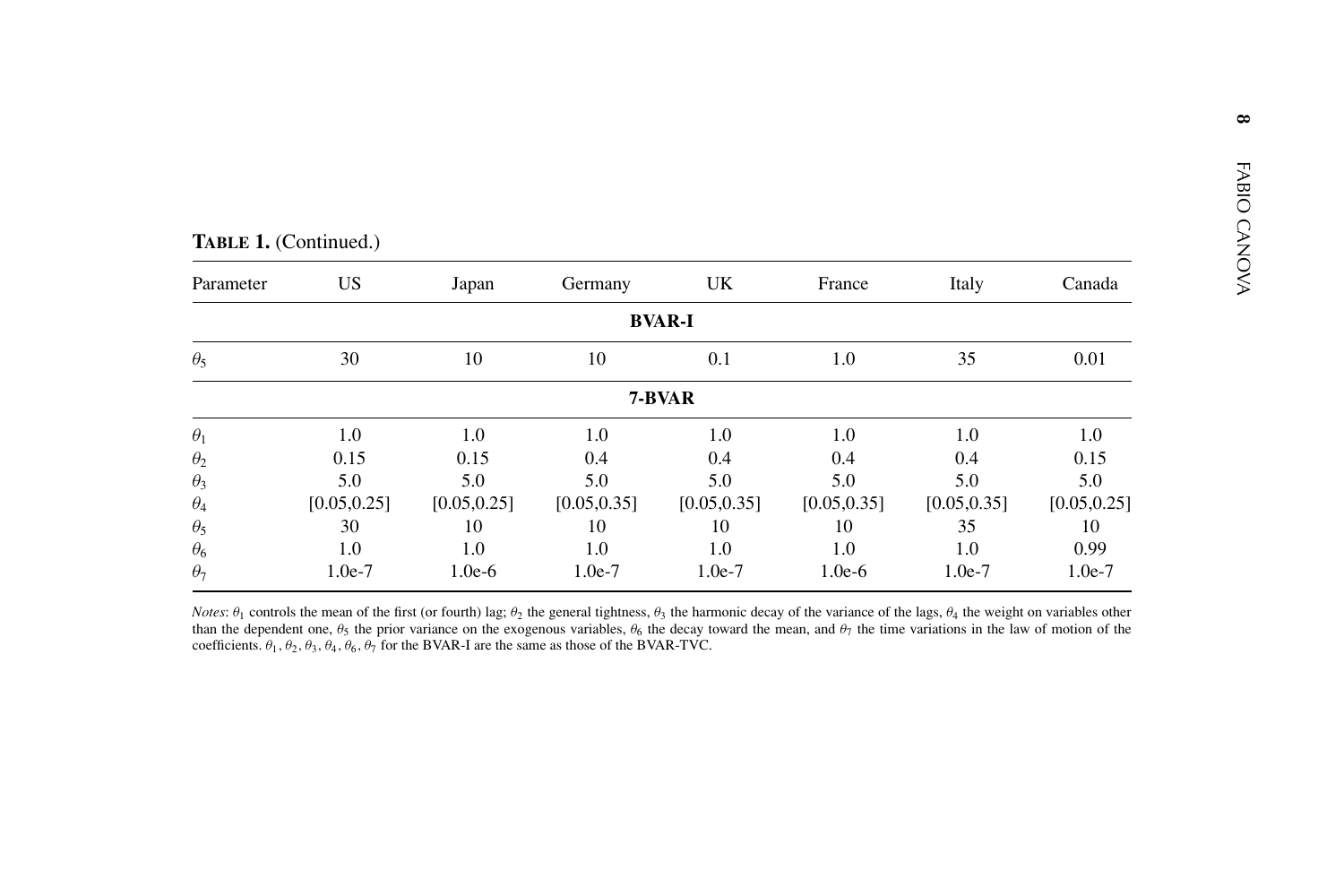#### **2.5. Time Varying Coefficient Models (TVC)**

We consider two TVC models: a BAR and a BVAR. Because their specification is similar, we describe them in one single framework. The models have the structure:

$$
y_t = B_t Y_t + C_t + e_t \tag{3}
$$

$$
D_t = PD_{t-1} + (I - P)D_0 + u_t, \tag{4}
$$

where *P* is a matrix, *I* the identity matrix,  $v_t$  is a scalar in the univariate model and it is a  $3 \times 1$  vector in the BVAR, and all the other variables have been previous defined. The major difference between  $(2)$  and  $(4)$  is that  $D_t$  is allowed to evolve over time in a geometric fashion and that the variance of  $u_t$  (denoted by  $\Sigma_{ut}$ ) is also allowed to vary over time.

We parametrize these two additional features as follows: we let  $P = \theta_6 * I$  with  $\theta_6$  < 1 and set  $\Sigma_{ut} = \theta_7 * \Sigma_{u0}$ , where  $\Sigma_{u0}$  has the same structure as  $\Sigma_u$  described in the previous subsection (for univariate models, the parameter controlling the importance of lag of other variables  $\theta_4$  is set to 1). Here  $\theta_7$  controls how much time variation there is in the evolution of the law of motion of the coefficients and  $\theta_6$  the extent of the mean reversion of the coefficient vector. Clearly, if  $\theta_6 = 1$  and  $\theta_7 = 0$ , no time variation in the coefficients is necessary. We experimented with a different structure for  $D_0$ , along the lines of Canova (1993b) to take into account of predictability over the calendar year. That is, the prior mean of lag  $j = 1, 4, 8$  of the dependent variable is  $\theta_1$  and the prior mean of lag *j* − 4 is 1 −  $\theta_1$ . Estimates of the vector  $\Theta$  are obtained by maximizing the predictive density and when the maximization algorithm failed to convergence the analysis is supplemented with a rough grid search. As with BVARs, the final specifications are similar although not identical across countries. Hyperparameter estimates for the models are shown in Table 1.

#### **2.6. International Models**

We consider different specifications in this class of models. The first one adds as predetermined to the previous BVAR models (with or without time varying coefficients, whichever is the best) variables controlling for demand and supply pressures in international markets. The variables we use are: a commodity price index, U.S. GDP growth, and the median stock returns across the G-7, and they enter the specification in all countries with one lag. The prior for the coefficients on these variables has a zero mean and variance regulated by the hyperparameter  $\theta_5$ .

The second specification is a BVAR with the G-7 inflation rates augmented with the same international factors used in the previous specification. The prior depends on the same seven hyperparameters we have used in the previous setup and estimates are reported in Table 1.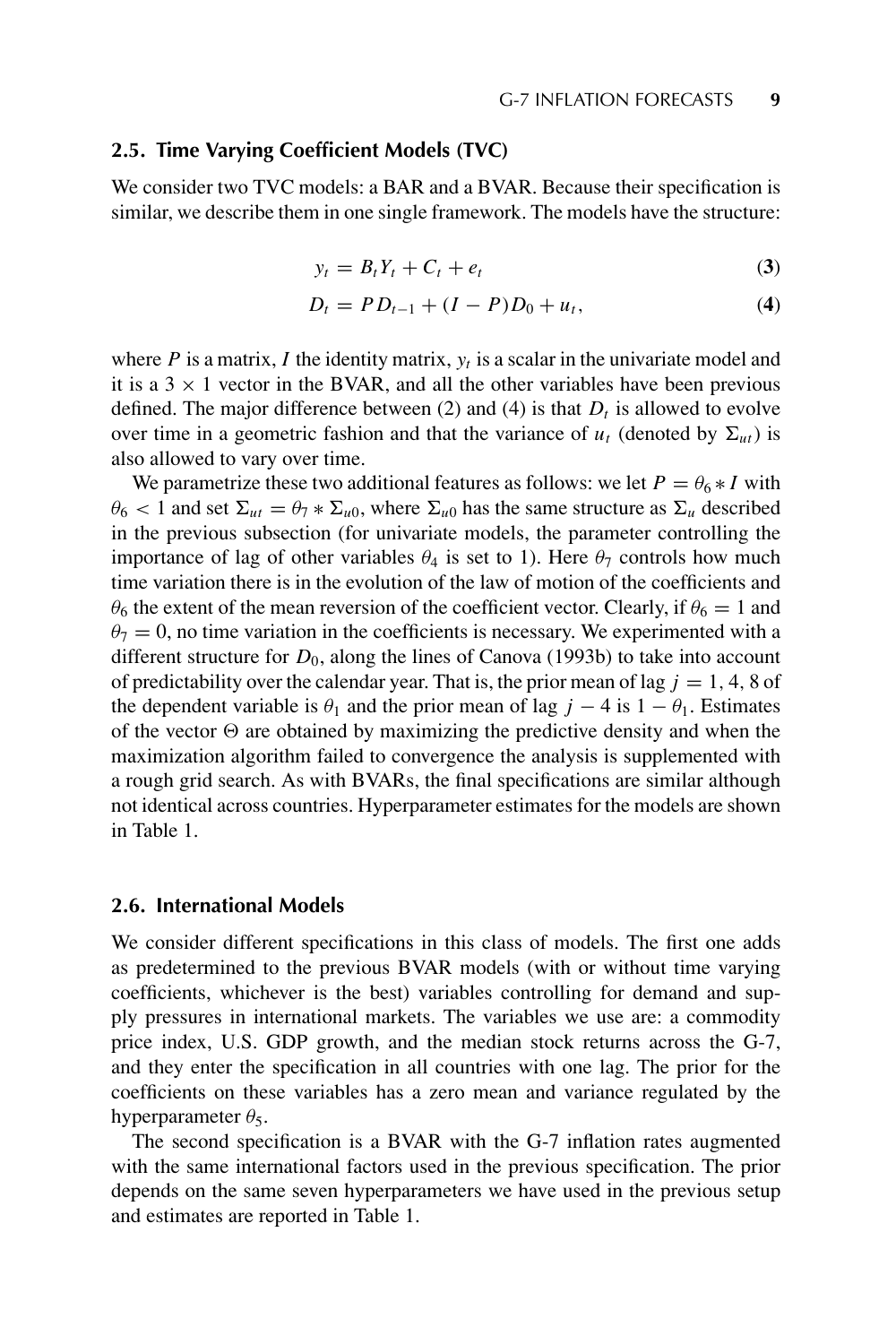Because these two specifications take a rough short cut to the problem of specifying interdependencies that may leave out important aspects of the international transmission, the third specification explicitly models these features. The model is:

$$
y_{it} = B_{it}(\ell)Y_t + C_{it} + e_{it}, \qquad (5)
$$

where  $i = 1, ..., N$ ;  $t = 1, ..., T$ ;  $y_{it}$  is a  $G \times 1$  vector for each country *i*,  $Y_t = (y'_{1t-j}, y'_{2t-j}, \ldots, y'_{Nt-j})'$ ,  $B_{it}^h$  are  $G \times GN$  matrices,  $C_{it}$  is  $G \times 1$ , and  $e_{it}$  is a  $G \times 1$  vector of random disturbances. Here we have *p* lags for the *NG* endogenous variables and interdependencies among units are allowed whenever  $B_{it,r}^h \neq 0$  for  $h \neq i$  and for any *r*. This generalization is not without costs: the number of parameters is greatly increased (we have now  $k = NGP + 1$  parameters each equation); furthermore, the *G* variables entering the VAR must be the same for each unit.

Canova and Ciccarelli (2004) showed that cross-country interdependencies are important in predicting output growth across countries. To reduce the dimensionality of the Parameter vector, they assumed a two components hierarchical structure: the coefficients have a time-invariant component, which randomly varies over the cross-section, and a time-varying one, which drifts over time as in equation (4). In that specification the dimensionality of the time-varying component may still be large. To circumvent this problem, Canova and Ciccarelli (2002) use an index structure. To adapt their structure to the present context, rewrite equation (5) as:

$$
Y_t = M_t \delta_t + E_t, \tag{6}
$$

where  $M_t = I_{NG} \otimes X'_t$ ;  $X_t = (Y'_{t-1}, \ldots, Y'_{t-p}, 1)$ ,  $\delta_t = (\delta'_{1t}, \ldots, \delta'_{Nt})'$ ,  $\delta_{it} =$  $(\gamma_{it}^{1}, \ldots, \gamma_{it}^{G'})'$ . Here  $\gamma_{it}^{g}$  are  $k \times 1$  vectors containing, stacked, the *g* rows of the matrices  $B_{it}$  and  $C_{it}$ , whereas  $Y_t$  and  $E_t$  are  $NG \times 1$  vectors containing the endogenous variables and the disturbances of the model.

If  $\delta_{it}$  varies with cross-sectional units in different time periods, it is impossible to obtain meaningful estimates using classical methods. Here, we view each coefficient as random (as we have done with TVC models) and assume that:

$$
\delta_t = \Xi_1 \alpha_t + \Xi_2 \lambda_t + \Xi_3 \rho_t + u_t, \qquad (7)
$$

where  $\Xi_1$  is a  $N \cdot G \cdot k \times N$  matrix of ones and zeros,  $\Xi_2$  is a  $N \cdot G \cdot k \times 1$  vector of ones, and  $\Xi_3$  is a  $N \cdot G \cdot k \times G$  matrix of zeros and ones. Let  $\theta_t = (\alpha_t, \lambda_t, \rho_t)$ and rewrite (7) as  $\delta_t = \mathbb{E}\theta_t + u_t$  where  $\mathbb{E} = [\mathbb{E}_1, \mathbb{E}_2, \mathbb{E}_3]$ . We further assume

- 1. Conditional on  $M_t$ ,  $E_t$  has a normal distribution with covariance  $\Sigma_E = \Sigma \otimes H$ , where  $\Sigma$  is  $N \times N$  and  $H$  is  $G \times G$ , both positive definite and symmetric matrices.
- 2. The *NGk* × 1 vector  $u_t$  is normally distributed with covariance  $\Sigma_E \otimes V$ , where *V* is a  $k \times k$  matrix of the form  $V = \sigma^2 I_k$ .
- 3.  $\theta_t$  has a structure of the form:

$$
\theta_t = (I - C)\theta_0 + C\theta_{t-1} + \eta_t \qquad \eta_t \sim N(0, B_t), \tag{8}
$$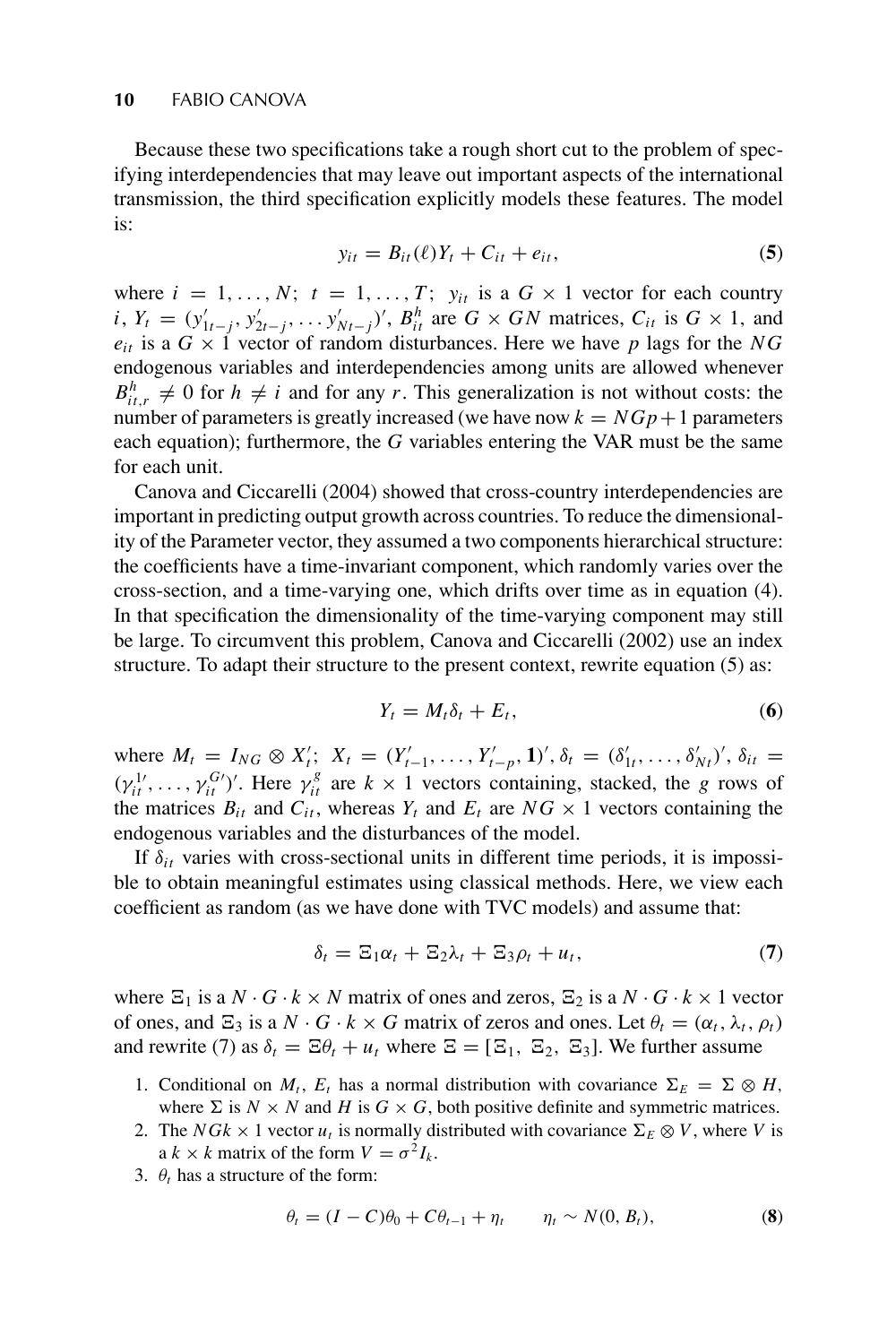where  $\mathcal C$  is a full-rank known matrix and

$$
B_t = \gamma_1 * B_{t-1} + \gamma_2 * B_0 = \xi_t * B_0, \tag{9}
$$

where  $\xi_t = \gamma_1^t + \gamma_2 \frac{(1 - \gamma_1^t)}{(1 - \gamma_1)}$ ,  $B_0 = diag(B_{01}, B_{02}, B_{03})$ , and  $\gamma_1, \gamma_2$  are known. 4.  $u_t$ ,  $\eta_t$ ,  $E_t$  are mutually independent.

Using (5) into (6) we can write the model as:

$$
Y_t = \mathbf{A}_t \alpha_t + \mathbf{W}_t \lambda_t + \mathbf{Z}_t \rho_t + v_t, \qquad (10)
$$

where  $\mathbf{A}_t = M_t \mathbf{\Xi}_1$ ,  $\mathbf{W}_t = M_t \mathbf{\Xi}_2$  and  $\mathbf{Z}_t = M_t \mathbf{\Xi}_3$ .

In equation (10) the  $NG \times 1$  vector  $Y_t$  depends on a  $N \times 1$  vector of unit specific coefficients  $\alpha_t$ , a common coefficient  $\lambda_t$  and a  $G \times 1$  vector of variable specific coefficients  $\rho_t$  (for a total of  $N + G + 1$  as opposed to the original NGk coefficients). Additional indices relating, for example, to the lags, or combination of all the previous ones (e.g. country-variable, country-lag, etc.) can be similarly added. Because the regressors in equation (10) are particular combinations of the lags of the VAR variables, the coefficients  $\lambda_t$ ,  $\alpha_t$ ,  $\rho_t$  can be interpreted as "factor loadings" and measure the impact that different linear combinations of the lags of the right hand side variables have on the current endogenous variables. Hence, we have reparametrized the panel VAR model to have a hierarchical structure composed of  $(10)$ – $(8)$ – $(9)$ , which is convenient to estimate.

Posterior estimates for  $\theta_t$  can be obtained using Monte Carlo Markov Chain methods after appropriate prior distributions for  $(\Sigma_E, \sigma^{-2}, B_0^{-1})$  are selected. The Gibbs sampler is particularly useful in our case because a vector of conditional posteriors can be easily obtained. Details on the algorithm are shown in Appendix B.

Stock and Watson (2002), Cristadoro et al. (Forthcoming), and others have examined panel models where either N or G or both are large. Their approach is to set up the problem so that it can be handled in the context of (dynamic) factor models with classical methods. Three features differentiate our approach from their: first, indices are a priori determined by the interest of the researcher through a hierarchical prior. Second, the coefficients on our indices are allowed to vary over time. Third, posterior distributions are exact even in small samples, whereas their approach requires N or G to be large for estimates to be meaningful.

Although the first difference is probably minor, the second could be important in forecasting inflation and the third relevant when, as it is the case here, both N and G are small. To assess the importance of these two features, we also considered a factor model where the seven inflation rates are regressed on the lags of a (subset) of the static factors obtained from the same variables used in the panel VAR. We use Bai and Ng's (2002)  $IC_{p1}$  criteria to select the number of factors and, conditional on the results, the SIC criteria is used to select the lag length of the regressions.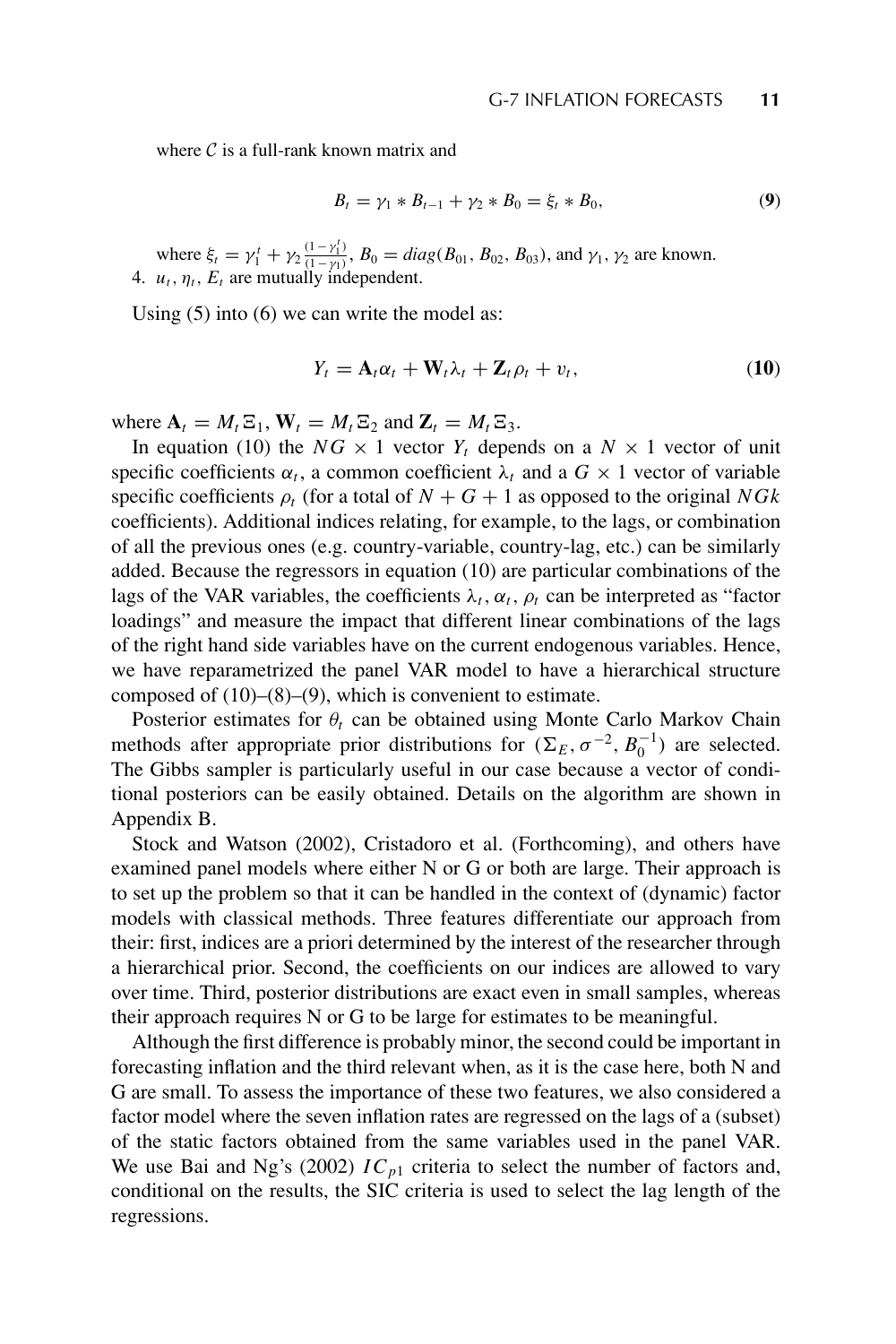#### **3. THE FORECASTING STATISTICS**

To compare the performance of the various specifications and the improvements obtained by the addition of each feature, we report a linear statistic (Theil-U statistics at one, four, and eight quarters ahead, or ratio of MSE of the model to the best univariate model at these three horizons) (Table 2) and a nonlinear one (turning point predictions). In comparing Bayesian models, we supplement the analysis by computing predictive Bayes factors, that is, we compute  $PBF = f(y_{t+1} | \mathcal{M}_1)$  $f(y_{t+i} | \mathcal{M}_2)$ , where  $f(y_{t+i} | \mathcal{M}_i) = \int f(y_{t+i} | D_i, \mathcal{M}_i, y_t) g(D_i | y_t, \mathcal{M}_i) dD_i$ , where  $M_i$  is model  $i = 1, 2$  and  $D_i$  its parameters, numerically drawing  $D_i$  from the posterior  $g(D_i | y_t, M_i)$  and averaging over draws.

Turning point predictions can be computed from the predictive density of future observations. We define turning points as follows:

DEFINITION 3.1. *A downward turn for unit i at time*  $t + h + 1$  *occurs if*  $y_{t+h}^i$ , the reference variable, satisfies for all h  $y_{t+h-2}^i$ ,  $y_{t+h-1}^i < y_{t+h}^i > y_{t+h+1}^i$ . An *upward turn for unit i at time*  $t + h + 1$  *occurs if the reference variable satisfies y*<sup>*i*</sup></sup><sub>*t*+*h*-2*,*</sub> *y*<sup>*i*</sup><sub>*t*+*h*-1</sub> > *y*<sup>*i*</sup><sub>*t*+*h*</sub> < *y*<sup>*i*</sup><sub>*t*+*h*+1*.*</sub>

Similarly, we define a nondownward turn and a nonupward turn:

DEFINITION 3.2. A nondownward turn for unit *i* at time  $t + h + 1$  occurs if  $y_{t+h}^i$  satisfies for all h  $y_{t+h-2}^i$ ,  $y_{t+h-1}^i < y_{t+h}^i \le y_{t+h+1}^i$ . A nonupward turn for unit *i* at time  $t + h + 1$  occurs if  $y_{t+h}^i$  satisfies  $y_{t+h-2}^i$ ,  $y_{t+h-1}^i > y_{t+h}^i \ge y_{t+h+1}^i$ .

Although there are other definitions in the literature [see, e.g., Lahiri and Moore (1991)] this is the most used one and suffices for our purposes. Let  $\tilde{f}(y_{t+i}^i \mid F_t) =$  $\int_{Y_{t+1}^p} f(Y_{t+j} \mid F_t) dY_{t+j}^p$  be the marginal predictive density for the variables of unit *i* after integrating the remaining variables and let  $\mathcal{K}(y_{t+j}^{i1} | F_t) = \int \ldots$  $f(y_{t+j}^{i1}, \ldots, y_{t+j}^{iG} \mid F_t) dy_{t+j}^{i2}, \ldots dy_{t+j}^{iG}$  be the marginal predictive density for inflation, which we order first in the list for unit *i*.

We compute turning point predictions one, four, and eight quarters ahead, using the information available at each  $t$ . Then, given the marginal predictive density  $K$ , the probability of a downturn in unit *i* is

$$
P_{Dt} = Pr(y_{t+1}^{1i} < y_t^{1i} \mid y_{t-2}^{1i}, y_{t-1}^{i1} < y_t^{i1}, F_t)
$$
\n
$$
= \int_{-\infty}^{y_t^{1i}} \mathcal{K}(y_{t+1}^{1i} \mid y_{t-2}^{1i}, y_{t-1}^{1i}, y_t^{1i}, F_t) \, dy_t^{1i}, \tag{11}
$$

and the probability of an upturn is

$$
P_{Ut} = Pr(y_{t+1}^{1i} > y_t^{1i} | y_{t-2}^{i1}, y_{t-1}^{i1} > y_t^{i1}, F_t)
$$
  
= 
$$
\int_{y_t^{1i}}^{\infty} K(y_{t+1}^{1i} | y_{t-2}^{1i}, y_{t-1}^{1i}, y_t^{1i}, F_t) dS_t^{i1}.
$$
 (12)

Using a numerical sample from the predictive density satisfying  $y_{t-2}^{1i}$ ,  $y_{t-1}^{1i}$  <  $(>)y_t^{1i}$ , we can approximate these probabilities using the frequencies of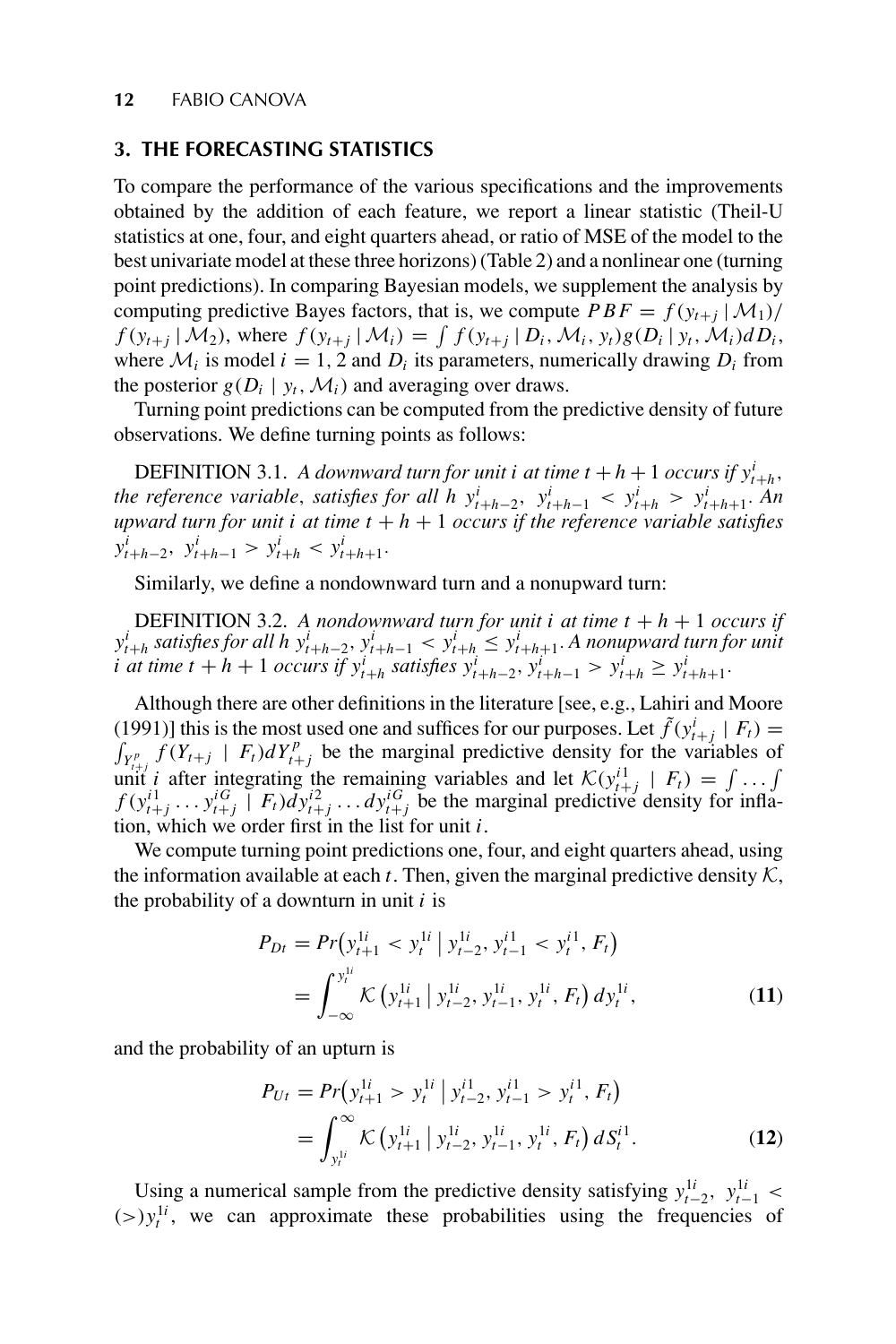| Country   | Step           | <b>ARIMA</b> | AR   | Bivariate    | <b>VAR</b>   | <b>BVAR</b>  | <b>TVC</b><br>AR | <b>TVC</b><br><b>BVAR</b> | <b>BVAR-I</b> | 7-BVAR       | Factor       | Index    |
|-----------|----------------|--------------|------|--------------|--------------|--------------|------------------|---------------------------|---------------|--------------|--------------|----------|
| <b>US</b> |                | 1.21         | 0.89 | 1.09         |              | 0.86         | 0.92             | 0.86                      | 0.79          | 0.82         |              | 0.95     |
|           |                | 1.04         | 1.11 | 1.00         | 1.20<br>1.38 | 0.97         | 0.92             | 0.97                      | 0.94          | 0.96         | 1.23<br>1.23 | 0.97     |
|           | 4              | 0.94         | 1.19 |              |              |              |                  |                           |               |              | 1.05         | 0.49     |
|           | 8              | 0.68         | 0.82 | 0.96<br>0.71 | 0.85<br>0.67 | 0.79<br>0.59 | 0.91             | 0.79                      | 0.80          | 0.86<br>0.79 | 0.57         | 0.57     |
| $\rm JP$  |                | 0.72         |      |              | 0.97         |              | 0.73<br>0.83     | 0.59                      | 0.67<br>0.79  |              |              |          |
|           | $\overline{4}$ |              | 0.91 | 0.73         |              | 0.89         |                  | 0.89                      |               | 0.76         | 0.97         | 1.03     |
|           | 8              | 0.53         | 1.06 | 0.61         | 0.94         | 0.99         | 0.88             | 0.99                      | 0.98          | 0.84         | 0.96         | 0.82     |
| GE        |                | 0.83         | 0.75 | 0.77         | 1.05         | 0.87         | 0.79             | 0.76                      | 0.82          | 0.84         | 0.67         | 0.54     |
|           | $\overline{4}$ | 1.05         | 1.05 | 1.03         | 1.32         | 0.97         | 0.97             | 1.18                      | 0.91          | 0.91         | 0.92         | 0.80     |
|           | 8              | 1.03         | 1.29 | 0.97         | 1.98         | 1.98         | 1.11             | 1.32                      | 1.06          | 1.00         | 0.99         | 0.60     |
| UK        |                | 0.90         | 0.93 | 0.81         | 1.00         | 0.96         | 0.83             | 0.96                      | 0.98          | 0.86         | 0.57         | $0.58\,$ |
|           | $\overline{4}$ | 1.01         | 1.14 | 0.90         | 1.24         | 0.98         | 0.88             | 1.04                      | 1.01          | 0.81         | 0.87         | 1.11     |
|           | 8              | 0.90         | 1.29 | 0.96         | 1.05         | 1.45         | 0.85             | 1.45                      | 1.44          | 1.22         | 1.58         | 1.37     |
| <b>FR</b> |                | 0.92         | 0.91 | 0.95         | 0.86         | 0.86         | 0.76             | 0.79                      | 0.79          | 0.83         | 0.91         | 0.59     |
|           | 4              | 1.11         | 1.00 | 0.92         | 0.80         | 0.80         | 0.90             | 0.80                      | 0.79          | 0.96         | 0.98         | 0.68     |
|           | 8              | 1.25         | 1.30 | 0.84         | 0.66         | 0.66         | 0.91             | 0.88                      | 0.89          | 0.77         | 1.23         | 0.60     |
| IT        |                | 0.93         | 1.00 | 0.98         | 0.93         | 0.91         | 0.73             | 0.71                      | 0.77          | 0.89         | 0.86         | 0.73     |
|           | $\overline{4}$ | 1.04         | 1.35 | 1.05         | 1.62         | 1.62         | 1.06             | 0.94                      | 0.77          | 0.94         | 1.11         | 0.57     |
|           | 8              | 1.63         | 2.00 | 1.02         | 2.14         | 2.14         | 1.14             | 0.83                      | 0.70          | 1.36         | 1.88         | 0.62     |
| CA        |                | 1.15         | 0.86 | 0.91         | 1.78         | 0.95         | 0.85             | 0.95                      | 0.90          | 0.72         | 1.11         | 0.72     |
|           | 4              | 1.74         | 0.84 | 0.90         | 1.60         | 0.80         | 0.88             | 0.80                      | 0.65          | 0.94         | 1.02         | 0.64     |
|           | 8              | 2.09         | 0.96 | 0.81         | 1.01         | 0.66         | 0.82             | 0.66                      | 0.52          | 0.82         | 1.02         | 0.55     |
| Median    |                | 0.92         | 0.89 | 0.91         | 1.00         | 0.87         | 0.79             | 0.79                      | 0.79          | 0.83         | 0.86         | 0.59     |
|           | $\overline{4}$ | 1.04         | 1.05 | 0.92         | 1.32         | 0.97         | 0.90             | 0.94                      | 0.79          | 0.94         | 0.98         | 0.80     |
|           | 8              | 1.03         | 1.29 | 0.96         | 1.01         | 0.99         | 0.91             | 0.88                      | 0.89          | 0.86         | 1.05         | 0.60     |
| Mean      |                | 0.93         | 0.88 | 0.89         | 1.07         | 0.87         | 0.80             | 0.82                      | 0.80          | 0.82         | 0.85         | 0.67     |
|           | 4              | 1.09         | 1.06 | 0.86         | 1.28         | 1.00         | 0.92             | 0.94                      | 0.84          | 0.89         | 1.00         | 0.83     |
|           | 8              | 1.19         | 1.55 | 0.90         | 1.23         | 1.22         | 0.95             | 0.98                      | 0.80          | 0.98         | 1.24         | 0.72     |

**TABLE 2.** Theil-U statistics, 1996:1–2000:4

*Notes*: The bivariate column reports results obtained with inflation and GDP gap for US and Canada; inflation and employment growth for Germany and Italy; inflation and the unemployment rate for France, inflation and M2 growth for Japan; inflation and stock returns for the United Kingdom. BVAR-I is the BVAR with international variables; 7-BVAR is a model with inflation interdependencies; Index is <sup>a</sup> Panel BVAR model with an index structure; Factor is <sup>a</sup> factor model. Numbers in boldface indicate the smallest values. Posterior standard errors for the Bayesian specifications are of the order of 0.03 at the first step, 0.04 at the fourth step, and 0.05 at the eighth step.

**13**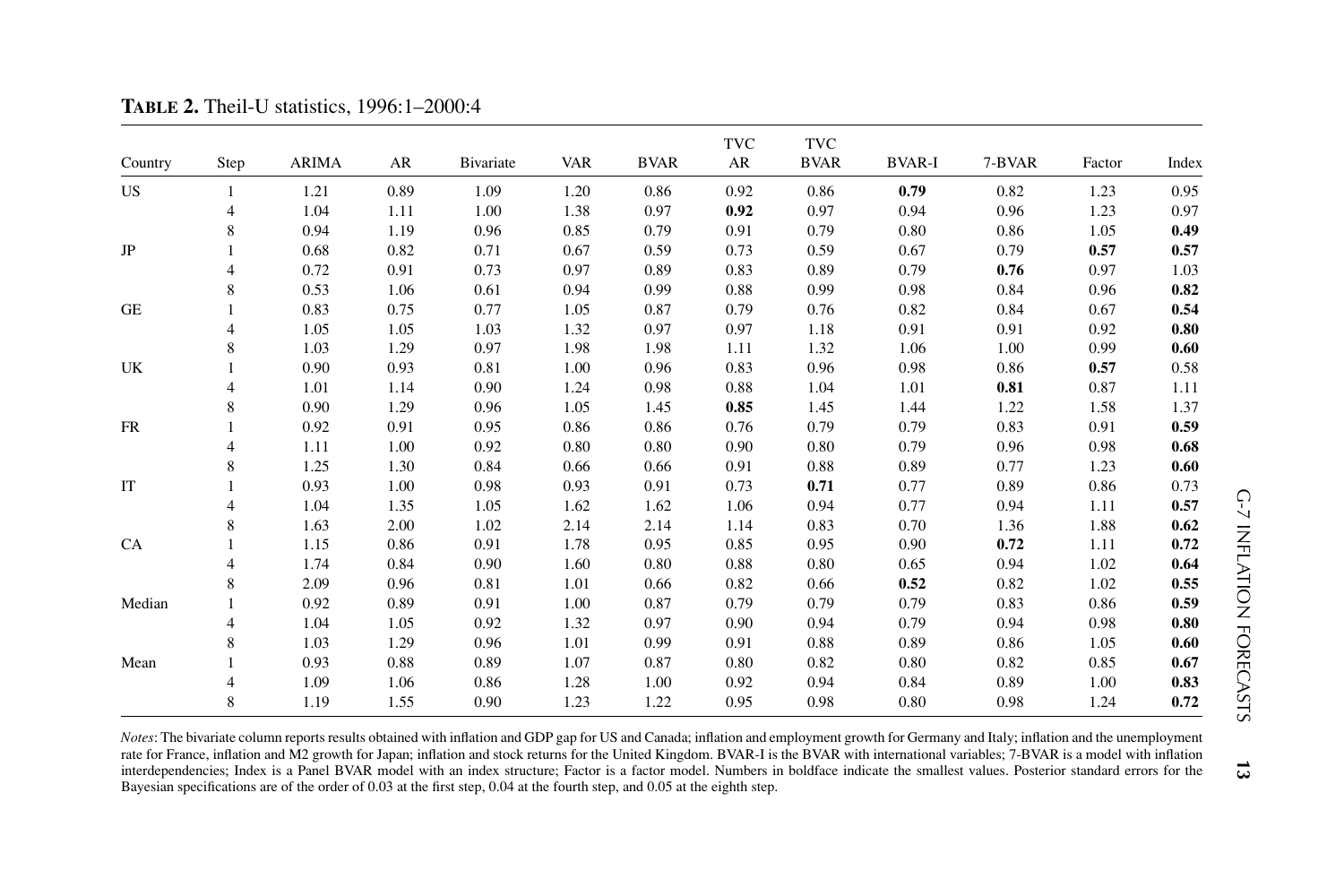|                   |        | 1-Step | 4-Step |        | 8-Step |        |  |
|-------------------|--------|--------|--------|--------|--------|--------|--|
| Model             | DT&NDT | UP&NUP | DT&NDT | UP&NUP | DT&NDT | UP&NUP |  |
| True              | 52     | 46     | 43     | 41     | 34     | 28     |  |
| <b>ARIMA</b>      | 39     | 34     | 27     | 27     | 23     | 18     |  |
| AR                | 36     | 35     | 29     | 29     | 20     | 21     |  |
| <b>B</b> ivariate | 37     | 33     | 30     | 29     | 20     | 21     |  |
| <b>VAR</b>        | 36     | 32     | 24     | 27     | 20     | 17     |  |
| <b>BVAR</b>       | 36     | 32     | 29     | 30     | 22     | 19     |  |
| TVC-AR            | 38     | 36     | 31     | 26     | 23     | 19     |  |
| <b>TVC-BVAR</b>   | 36     | 34     | 27     | 28     | 21     | 20     |  |
| <b>BVAR-I</b>     | 37     | 36     | 31     | 30     | 19     | 21     |  |
| 7-BVAR            | 36     | 35     | 29     | 28     | 21     | 21     |  |
| Factor            | 36     | 30     | 24     | 28     | 15     | 21     |  |
| Index             | 39     | 37     | 31     | 34     | 24     | 23     |  |

**TABLE 3.** Turning point predictions, 1996:1–2000:4

*Notes*: DT&NDT indicates downturns and no-downturns, UT&NUT indicates upturns and no-upturns as defined in Section 3. Under the heading bivariate we report the number turning point recognized by the collection of the best bivariate models for each country. In bold are the best models.

realizations which are less then or greater then  $y_t^i$ . With a symmetric loss function, minimization of the expected loss leads us to predict the occurrence of turning point at *t* + 1 if  $P_{Dt} > 0.5$  or  $P_{Ut} > 0.5$ .

Because some methods are univariate and other multivariate, a comparison country by country may be inadequate. Therefore, we report turning point predictions for the seven countries as a whole in each procedure. That is, for the 20 periods in the forecasting sample, we compute forecasts and check whether at each date they satisfy the required condition for each country. Table 3 reports the number of correct signals found.

#### **4. THE RESULTS**

In the working paper version [Canova (2002)] we described in details the features of the distribution, the autocorrelation and the cross correlation function of inflation in various countries. To summarize, there are instabilities in all the statistics we collect when comparing the estimation sample (1980–1995) and the forecasting sample (1996–2000). The largest differences appear to be in the autocorrelation function of inflation and in the cross-correlation function of inflation rates across countries. Although these differences may be a result of the smaller size of the latter sample, they are suggestive of the difficulties that models may face in forecasting inflation rates over time.

AR models improve the MSE of the naive no-change model in six of the seven countries at the shortest horizon but appear to be consistently superior to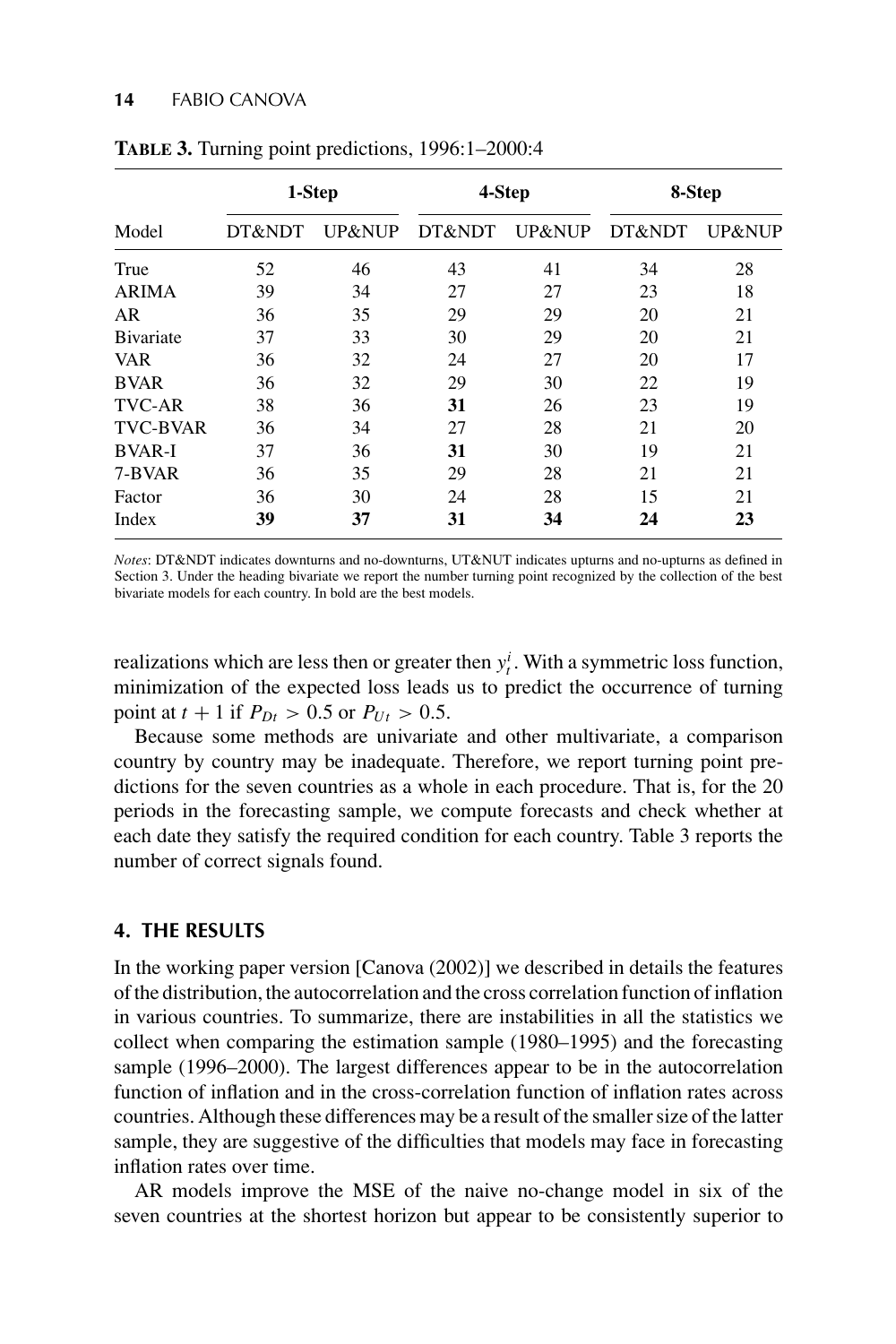a random walk only for Canada, where the gains are, on average, about 10%. Bootstrapping the forecasting residuals, 1000 times, we find that the probability that the Theil-U at the one-step horizon is greater or equal to one is negligible for all countries but Italy.<sup>1</sup> At longer horizons, the results are less clear cut, and excluding Japan at the four-quarter horizon and Canada at the four- and eightquarter horizon, one falls within or below the estimated one standard error band for the Theil-U at that horizon. ARIMA specifications produce uniformly smaller MSEs than those of the AR model in Japan, whereas in Canada they are uniformly larger; in all other countries results depend on the horizon. Average and median Theil-U measures confirm this pattern: the ARIMA dominates the AR model only at the longest horizon.

Despite these shortcoming, both models are surprisingly accurate in predicting turning points. On average about two-thirds of the turning points are recognized: the ARIMA model is somewhat better at one step and the AR model more accurate at the four-step horizon. At the eight-step horizon, the two models have similar performance.

#### **4.1. Can Theory-Based Models Improve Atheoretical Ones?**

The answer is "it depends." There are countries where theory-based bivariate models improve the MSE of univariate specifications and countries where the opposite is true. Furthermore, situations where bivariate models are worse than the naive no-change model are also present. For example, in the United Kingdom (Japan) at the one-step horizon, six (four) of the nine bivariate models improve in MSE sense univariate models, whereas for the United States none of the bivariate models beats a AR model or a no-change model. Results also depend on the horizon. The best bivariate U.K. model produces a MSE, which is 10% lower at the one- and four-step horizons but higher then the one of an ARIMA model at the eight step horizon. By contrast, in Italy, France, and Canada the best bivariate model is superior to the best univariate specification at long horizons by more than 10%. On average or in the median, the outcomes confirm to be far from uniform and only at longer horizons the performance of bivariate models becomes more encouraging.

The collection of the best bivariate models is roughly equivalent to AR models in terms of turning point recognition at all horizons. Because these results are obtained employing the best specification in each country, it should be clear that using the same specification for all countries would do no better.

Because there is evidence that forecast combinations are preferable to single model forecasts [see Granger and Yeon (2004), Stock and Watson (2002), Wright (2003)], we also computed the MSE produced by equally weighting the output of the nine bivariate models. As Table 4 indicates, it is possible to improve over individual models in certain countries and at certain horizons. Nevertheless, it is remarkable that a random walk is still best in the United States at the one-quarter horizon.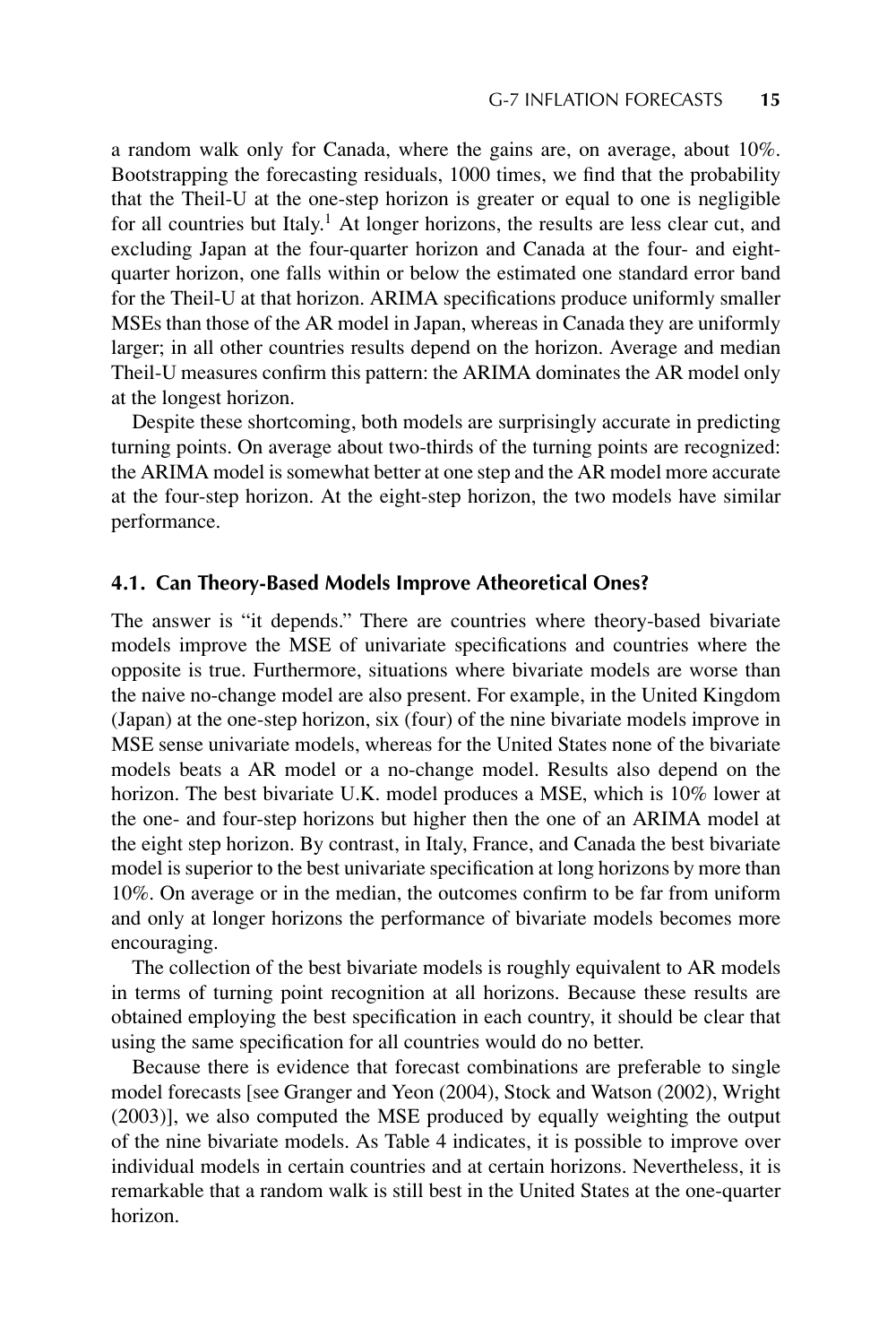|         | <b>Best</b> |        |        | Phillips curve |        |        | Money                   |           |                       | Combination |        |        |
|---------|-------------|--------|--------|----------------|--------|--------|-------------------------|-----------|-----------------------|-------------|--------|--------|
| Country | $1-Step$    | 4-Step | 8-Step | $1-Step$       | 4-Step | 8-Step | 1-Step                  | 4-Step    | 8-Step                | $1-Step$    | 4-Step | 8-Step |
| US.     | 1.09        | 1.00   | 0.96   | 1.24           | 1.03   | 0.90   | 1.12                    | 1.02      | 0.79                  | 1.02        | 0.93   | 0.90   |
| Japan   | 0.71        | 0.73   | 0.61   | 0.83           | 0.79   | 0.80   | 0.71                    | 0.73      | 0.61                  | 0.73        | 0.75   | 0.73   |
| Germany | 0.77        | 1.03   | 0.97   | 0.77           | 1.03   | 0.97   | $0.96(*)$               | $0.95(*)$ | $0.88$ <sup>*</sup> ) | 0.80        | 0.88   | 0.79   |
| UK.     | 0.81        | 0.90   | 0.96   | 0.89           | 0.97   | 1.07   | 0.83                    | 0.82      | 1.11                  | 0.74        | 0.76   | 0.88   |
| France  | 0.95        | 0.92   | 0.84   | 0.95           | 0.92   | 0.84   | $1.04$ <sup>(*)</sup> ) | $1.12(*)$ | $0.92$ <sup>*</sup> ) | 0.80        | 0.83   | 0.89   |
| Italy   | 0.98        | 1.05   | 1.02   | 0.98           | 1.05   | 1.10   | $0.99$ <sup>(*)</sup> ) | $1.19(*)$ | $0.97$ <sup>*</sup> ) | 0.90        | 0.88   | 0.94   |
| Canada  | 0.91        | 0.90   | 0.81   | 0.87           | 1.03   | 0.78   | 1.03                    | 1.32      | 1.24                  | 0.91        | 1.08   | 1.00   |
| Median  | 0.91        | 0.92   | 0.96   | 0.89           | 1.03   | 0.94   | 0.99                    | 1.02      | 0.92                  | 0.80        | 0.88   | 0.89   |
| Mean    | 0.89        | 0.86   | 0.90   | 0.93           | 0.99   | 0.94   | 0.97                    | 1.02      | 0.93                  | 0.85        | 0.88   | 0.83   |

*Notes*: A (\*) indicates the forecasting sample 1996:1–1998:4. Bootstrap standard errors for all models are of the order of 0.02 at the first step, 0.04 at the fourth step, and 0.08 at the eighth step.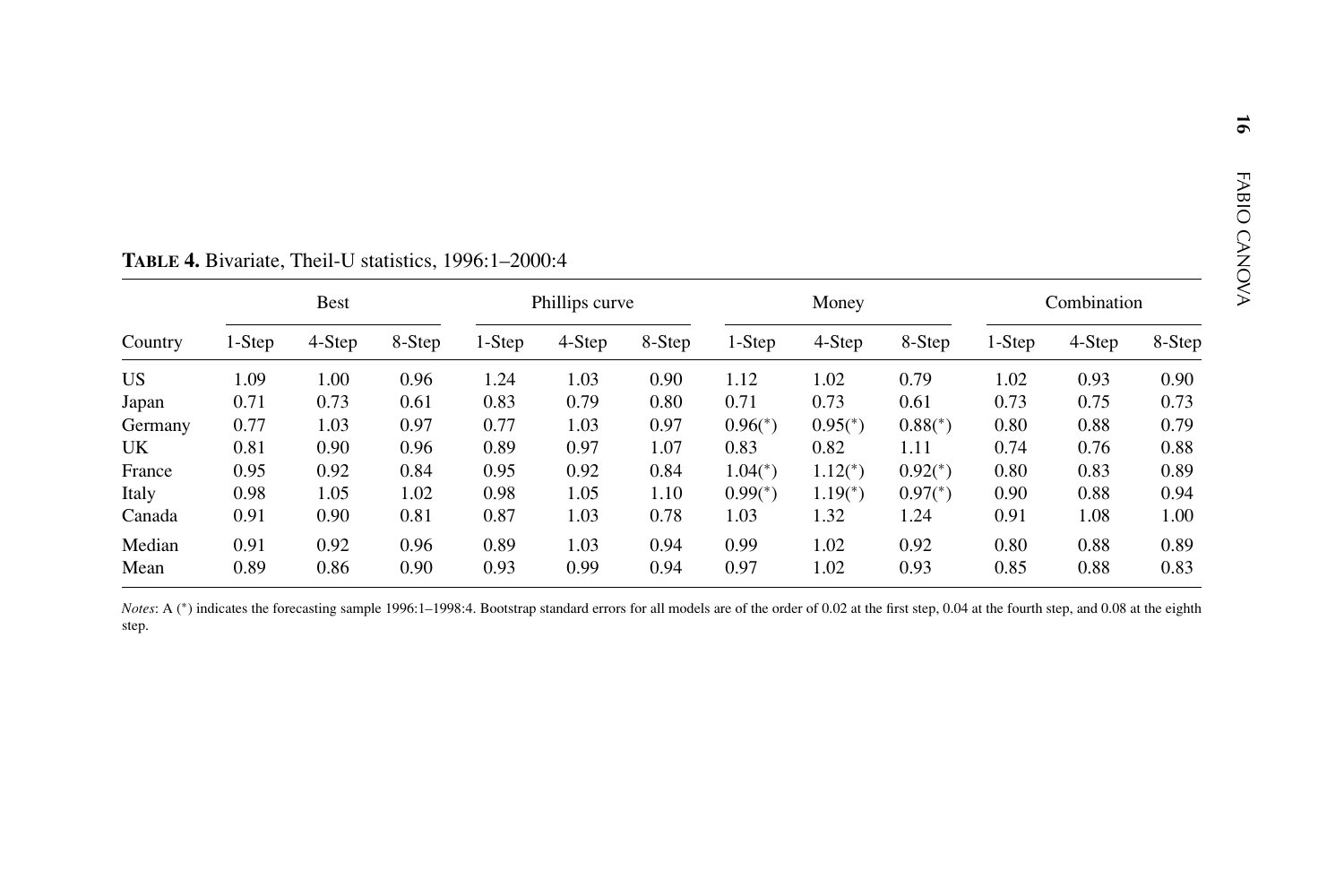

**FIGURE 1.**Relative MSE: bivariate vs univariate model. Vertical axis 1996–2000, horizontal axis 1990–1995.

Stock and Watson (1999) argued that when a bivariate model has an edge over other specifications in a sample, it typically performs poorly in others, suggesting that forecasting relationships are tenuous. This lack of robustness is partially confirmed here. In Figure 1, we plot the MSE of each model relative to the MSE of the best univariate model for each of the three horizons. On the vertical axis we report the relative MSE obtained when data up to 1995 is used to estimate the models and data from 1996 used to forecast. On the horizontal axis, we plot the relative MSE obtained when data up to 1990 is used to estimate the models and data from 1991 to 1995 is used to forecast. If the forecasting performance is robust the points should line up, approximately, on the 45 degree line. All other configurations indicate tenuous forecasting power. Although there are instances where relative MSEs line up approximately on the 45 degree line (in particular for Italy or Canada) instabilities in the relative MSE ordering are present at all horizons and few cases in which the "last-will-be-the-first" exist, primarily at long horizons.

Are Phillips curves useful for forecasting inflation? The evidence is mixed. Among the models we tried, we found that a specification loosely based on a traditional Phillips curve is preferred in MSE at the one-quarter horizon in France, Germany, and Italy, whereas in Canada and the United States pairing the output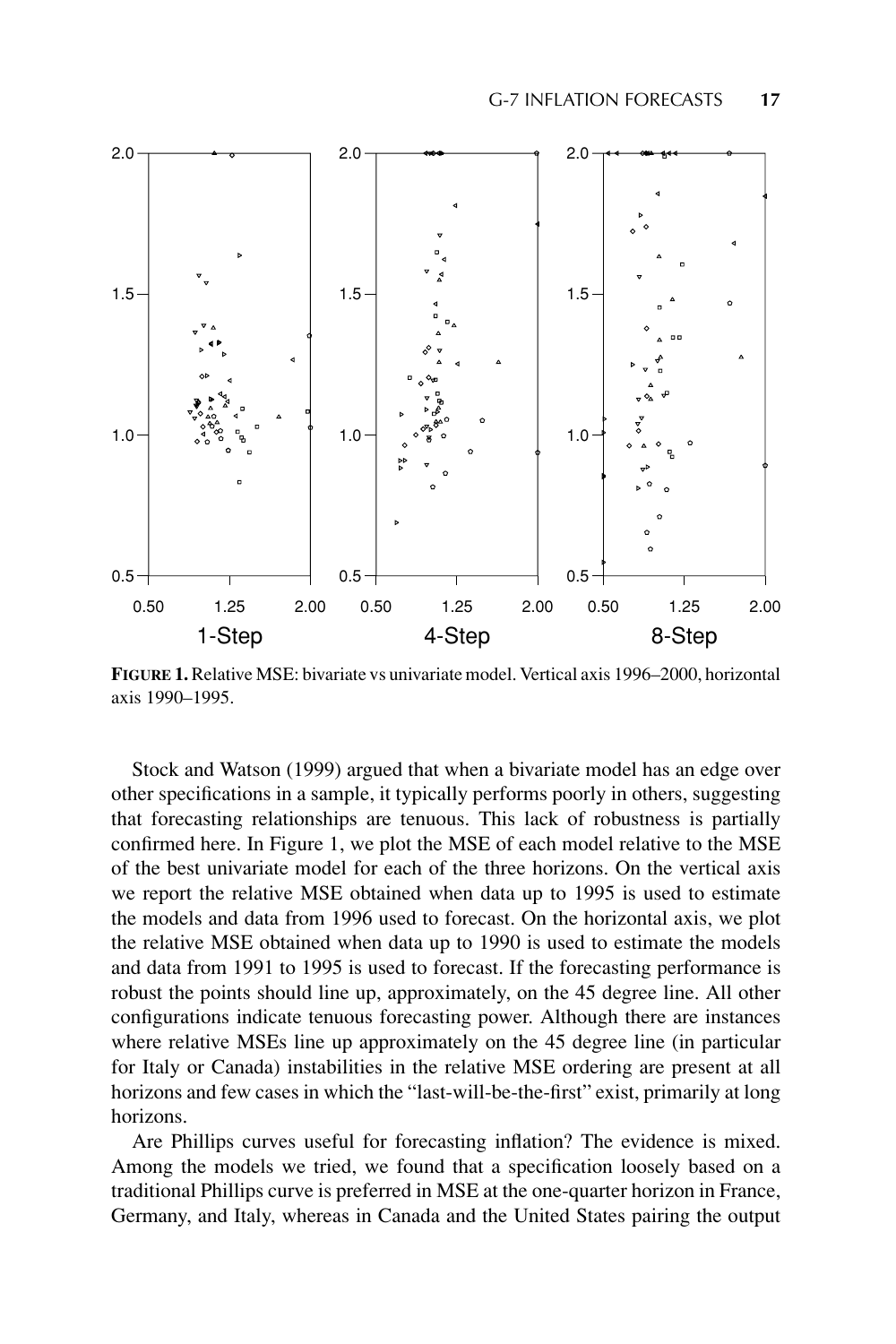gap with inflation gives the best results. In the United Kingdom, traditional Phillips curves are systematically inferior to models that use financial market indicators to forecast inflation. This outcome is roughly independent of the forecasting sample and of the horizon except in the United States, where a model that uses the slope of the term structure dominates in the 1990–1995 sample. Table 4 confirms the results of Atkeson and Ohanian (2001): Phillips curve models do not have an hedge over univariate models in forecasting inflation in the US in the short run. However, in the other G-7 countries, some gains are present.

Fuhrer and Moore (1995) indicated that the New Keynesian Phillips curve has a hard time to account for the in-sample dynamics of inflation. Gali and Gertler (1999) breathed new life into the specification by pointing out that the theory implies a relationship between real marginal cost and inflation. Using ancillary assumptions to proxy for unobservable marginal costs, they concluded that inflation dynamics in the United States are well approximated by a model with sticky prices (à la Calvo) with a five quarters average period between price changes. Do real marginal costs help in forecasting inflation? The answer is negative. Using the income labor share (as in Gali and Gertler) to proxy for these costs we find that in only three countries such a bivariate model improves over univariate specifications, but it no case it is the preferred specification. Apparently, the predictive power of real marginal costs is negligible once lags of inflation are included.

Is money a leading indicator for inflation? Only in Japan do money growth measures turn out to be the most useful variable to predict inflation when lags of inflation are included in the specification. As a matter of fact, A bivariate model with money growth is worse than Phillips curve models in four countries at the one-step horizon. At the longer horizons, specifications that use money growth or real balances growth are competitive with the best model in three countries (see Table 4).

Three conclusions can be drawn. First, theoretically based bivariate models improve over atheoretical univariate ones, both in terms of MSE and turning point recognition only at long horizons. Consistent with the works of Cecchetti et al. (2001) and Benerje et al. (2003), we find that superiority of one specification depends on sample and the horizon. Phillips curve relationships (both traditional and New Keynesian types) are relatively stable in the 1990s but not very useful to forecast inflation in the G-7. Second, money has forecasting information for inflation primarily at long horizons. However, even at these horizons there are real or financial indicators that are as good as money. Third, there is no bivariate specification that is useful to forecast inflation in all G-7 countries and is consistently superior in both samples considered.

#### **4.2. Is There Information in Other Domestic Variables?**

Having examined the ability of variables typically suggested by theory, we have conducted a search over the variables listed in Section 2.3, whose relationship with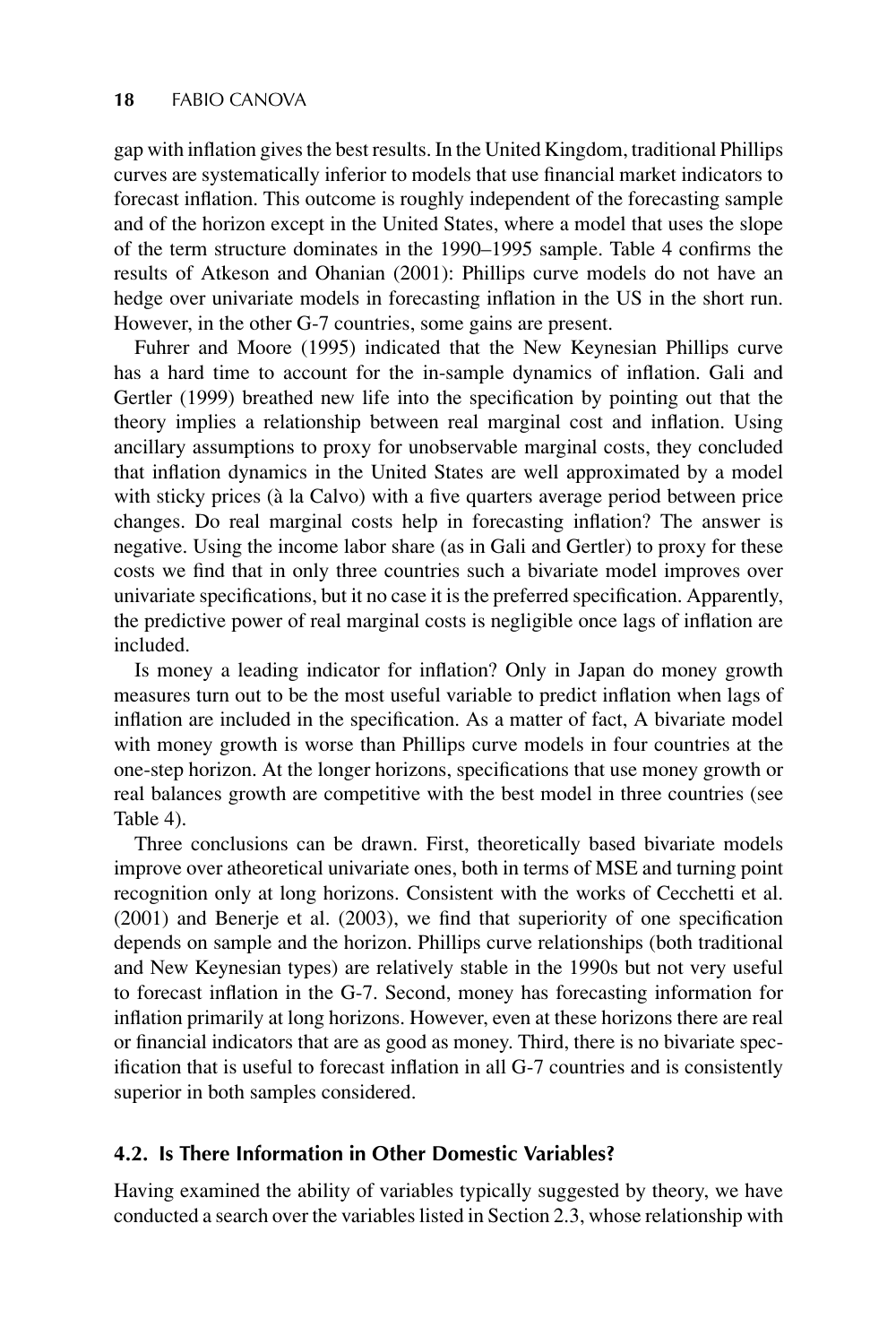inflation has not been necessarily highlighted by any theory, to examine whether the forecasting performance of univariate models can be improved upon. The search was marginally successful: as shown in Table 2, in France the performance of univariate models can be significantly improved at all horizons, whereas in the United States MSE improvements are visible at some horizon. These tendencies are not general: in fact, both median and mean measures are worse than those obtained with univariate models at all horizons. A weakly restricted BVAR is generically superior to an unrestricted VAR, and it is at short horizons that the prior helps most (the exception is France). Interestingly, a BVAR model is best among all the models so far considered at all horizons in the United States. However, the record of turning point recognition of both the UVAR and the BVAR model is unimpressive.

In sum, the addition of variables to univariate/bivariate specifications reduces the mean square error in a few instances but in others it introduces noise that increases the variability of the forecasts and clouds the ability of the model to track the actual path of inflation. Statistically, searching for good predictors of inflation is a worthwhile exercise when relationships are stable and the informational content of predictors robust. However, given the instabilities present in the inflation series, atheoretical models that are flexible and adapt quickly to a changing environment, may be more efficient forecasting tools than either theory-based or statistically based fixed coefficient specifications.

#### **4.3. Does Time Variation in the Coefficients Help?**

The instabilities present in the distribution, autocorrelation, and cross-correlation properties of inflation suggest that there are potential gains from using timevarying coefficient models. The question of interest is whether these gains are quantitatively important. Tables 2 and 3 indicate that for the AR model, MSE improvements are sizable but not necessarily uniform in magnitude across countries or horizons. For example, a TVC-AR model produces better MSE than a fixed coefficient AR model for Italy at all three horizons, whereas for Canada improvements are marginal. Also, although on average, or in the median, a TVC-AR model is better in MSE terms than a fixed coefficient AR model, the record of turning point predictions is similar, except at the one-step horizon.

The picture is different for BVARs. In fact, for four countries, the optimal amount of time variations is zero, whereas in the others improvements are visible only at certain horizons. Time variations reduce mean and median Theil's U relative to a basic BVAR, but at all horizons the performance of a TVC-BVAR is similar to the one of a TVC-AR model. Italy is the only country where major MSE improvements are noticeable. In fact, the Theil's U at the two-year horizon is about half of the one of univariate AR or ARIMA models and 15% smaller than the one of a random walk. Time variations appear to produce important improvements in terms of predictive densities. In fact, the predictive Bayes factor is 1.12 when we compare a TVC-BVAR to a fixed coefficient UVAR and 1.23 when we compare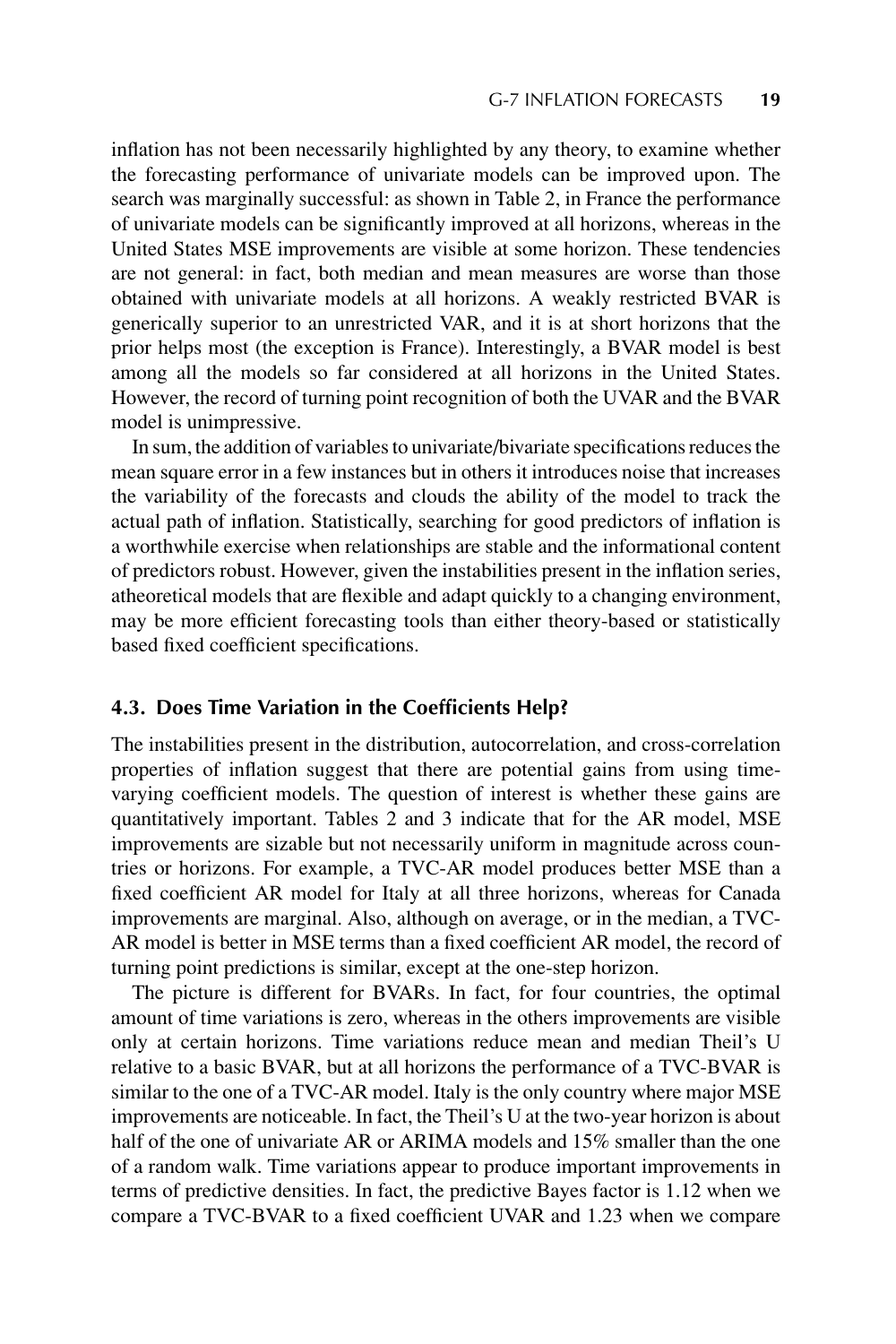to a TVC-AR to a fixed coefficient AR. However, they not help in turning points detection: the TVC-BVAR model recognizes roughly the same number of turning points as a fixed coefficient BVAR, and it is inferior to a TVC-AR model at all three horizons.

Why is it that time variations help more in univariate than in multivariate models? We have already mentioned that the auto- and cross-correlation function of inflation with other domestic macrovariables is unstable over the sample. Our results indicate that modeling time variations in the parameters describing the autoregressive structure produces larger gains than modeling time variations in domestic cross-variable relationships.

One should stress that the amount of time variation our procedure selects is small and only for the United Kingdom does the best univariate model require significant variations in the coefficients. These results should be compared with those of Stock and Watson (1996), who found that time variation does not help in forecasting a multitude of U.S. time-series. Two important points need to be made. First, if there are long cycles in the data, what shows up as time variation in a sample of 20 years could be captured with mean reversion over longer periods of time. Second, because small deviations in value chosen produce dramatic changes in the forecasting performances of both models, unless time variation is optimally chosen, forecasting gains may fail to materialize.

We also have studied whether general time variation patterns, where the variance of the coefficients is also allowed to evolve, help in forecasting. Because there are countries where inflation displays leptokurtic behavior and volatility clustering appears to be pervasive, modeling heteroschedasticity has the potential to improve the forecasting performance in some of the countries. It turns out that this is not the case: the MSEs of models where parameters regulating heteroscedasticity in the coefficients are chosen to maximize the predictive density are practically identical to those reported in Table 1. In fact, the estimated parameters imply that homoscedasticity is nearly optimal in six countries. Moreover, turning point detection is largely unchanged.

To conclude, despite the evident structural changes in the process for inflation, the contribution of time variations in the coefficients to the forecasting performance of multivariate models is limited. Consistent with the results of Marcellino (2002), however, some gains are noticeable with univariate models, primarily at longer horizons.

#### **4.4. Is There Information in the Cross-Section?**

Historically, inflation rates significantly comoved across G-7 countries. This was true of the high inflation decade of the 1970s, of the subsequent deflationary period of the 1980s, and of the more stable period with declining trends experienced since the beginning of the 1990s. Hence, whatever helped, say, to forecast inflation in the United Kingdom should, in principle, have helped to forecast inflation also in France. This commonality seemed to have changed in the late 1990s and, except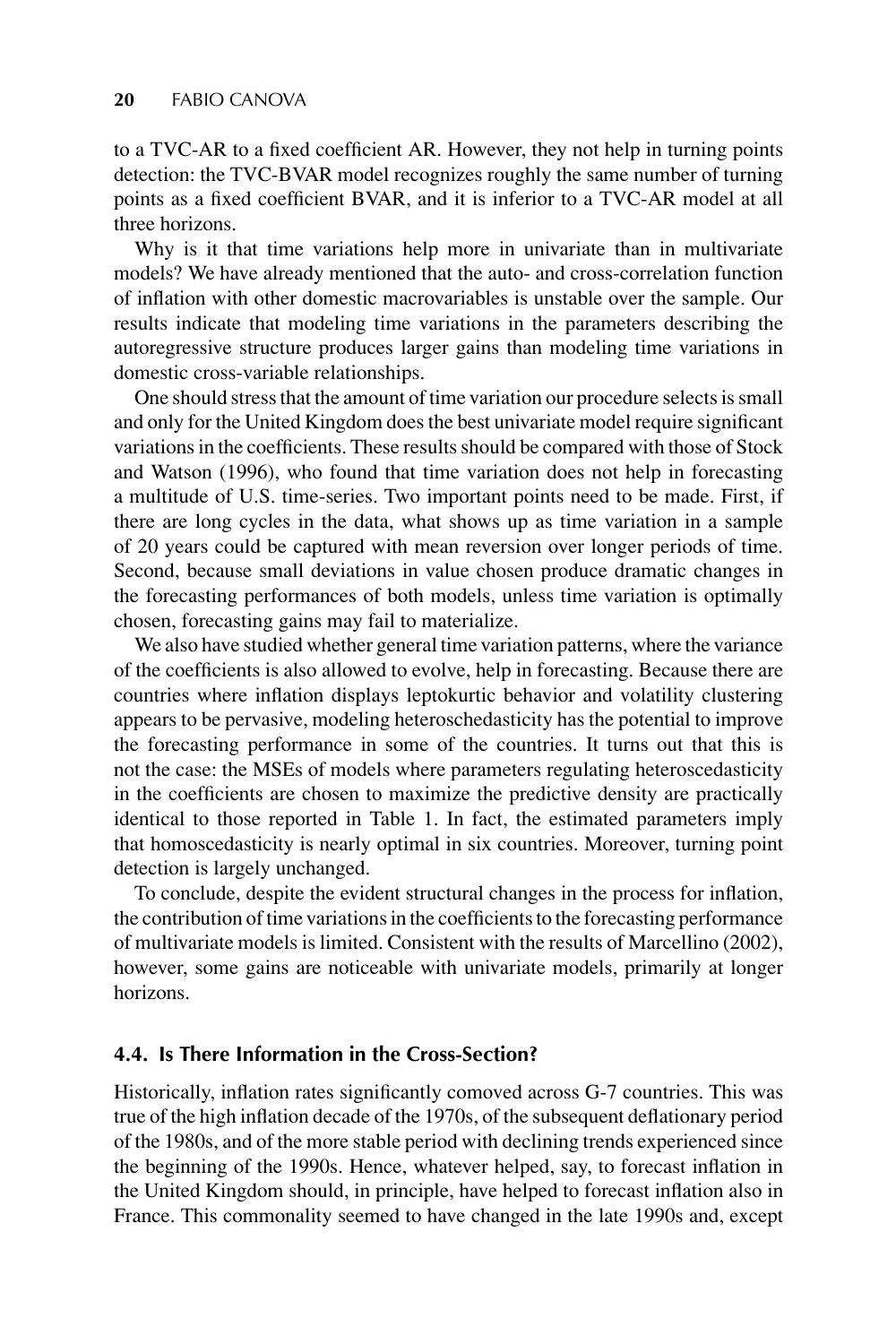in a few cases, movements in inflation rates appear to be driven by idiosyncratic and national factors. Hence, although there seems to be room to improve the insample performance by adding international variables to domestic specifications, it is open to question whether cross-country information will help in forecasting out-of-sample.

As mentioned, the first two specifications come short of fully modeling interdependencies across countries and variables. The first specification, which treats international factors as predetermined in each of the seven domestic specification, represents a rough short cut in two ways: first, it assumes that cross-sectional information can be summarized with a small number of observable variables. Second, it assumes that each G-7 country can be modeled as a small open economy, which takes international information as independent of the domestic one, an assumption that has somewhat less appealing content. In the second specification the seven inflation rates are directly interrelated but only a small number of (hopefully common) factors captures the main features of domestic interdependencies.

Ideally, one would like to estimate a model were both national and international interdependencies are fully accounted for. However, there are computation costs; degrees of freedom limitations are important, and substantial noise may be added to the equations with no clear forecasting gains. Also, a panel VAR requires that the same variables are used in each country. Hence, unless the dimensionality of the model is large, it maybe impossible to accommodate the idiosyncrasies of the national inflation rates. The panel index model allows, in principle, for a rich set of interdependencies across variables in all country, but a priori collapses complicated feedbacks into a index structure with time-varying coefficients. The index structure averages out noise; limits the dimensionality of the parameter vector; and allows the estimation of a large-scale model. However, it is worth stressing that the index structure forces substantial similarities across countries and may be suboptimal when significant heterogeneities are present.

The first specification (BVAR-I in the tables) produces interesting results. For example, in the United States the model produces the lowest MSE at one quarter horizon of all specifications: the addition of international variables reduces the MSE of a domestic model by about 10% at this horizon. Gains are also evident on average and in the median at longer horizons. The fact that international information helps in medium-run forecasts of inflation is not surprising: whereas short-term inflation movements are generally dominated by national factors, it is international conditions that play the largest role in determining inflation dynamics in the medium run. Adding international factors is important also in turning point detection: the BVAR-I model produces an improved record of turning point recognition relative to previous VAR models.

The performance of the second specification (7-BVAR in the tables) is equally interesting. The model produced the smallest MSE at the four-quarter horizon for Japan and the United Kingdom and, excluding Italy, the MSE at longer horizon is at least as good as the one of a BVAR-I model. Note also that the largest gain appear for the United Kingdom and Canada at the one-quarter horizon. Because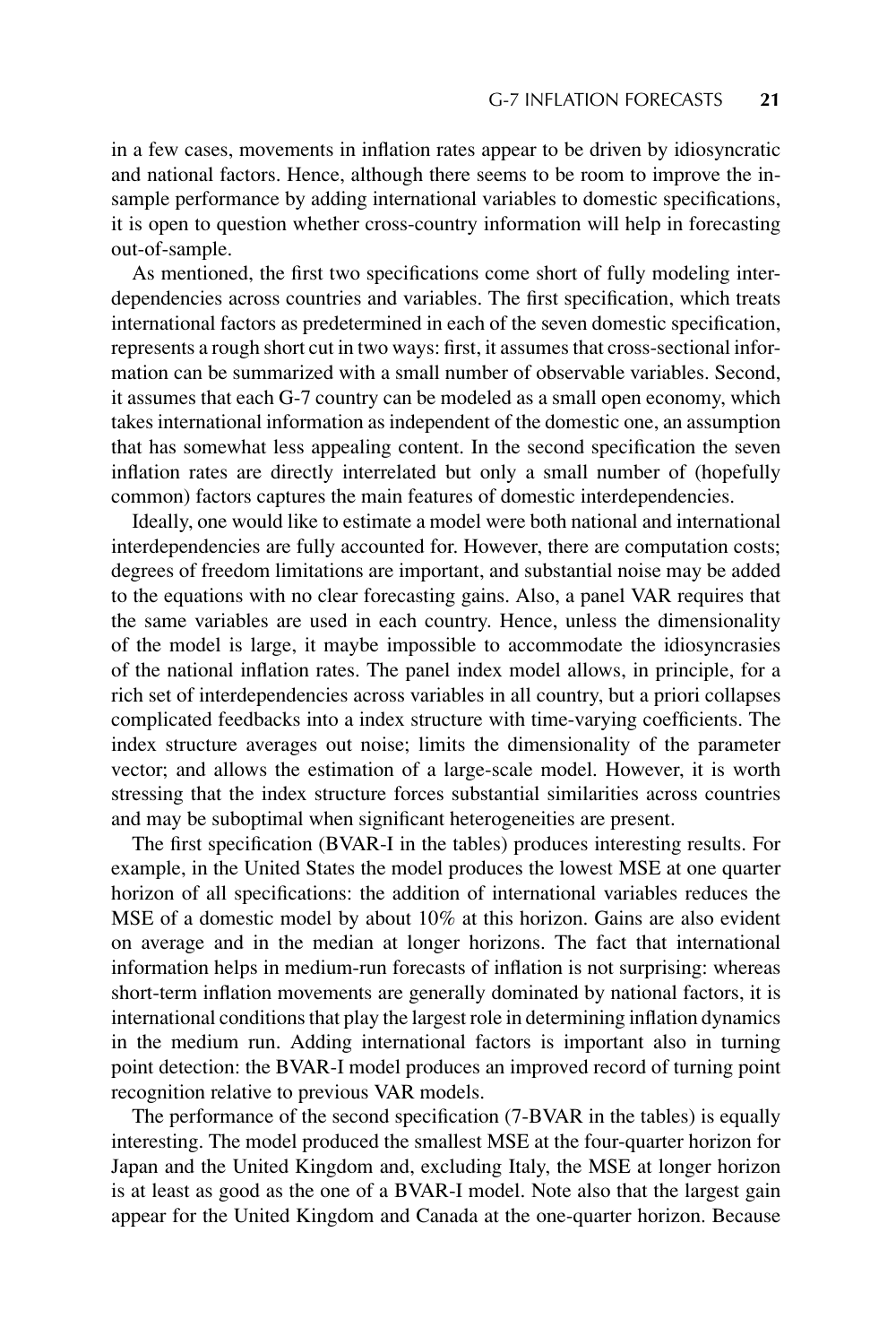these are two small open economies with similar trade links, it is comforting to find that a model where inflation interdependencies are fully modeled is appropriate. This model also improves over domestic BVAR models at long horizons and it is roughly equivalent in turning point recognition to a BVAR model with carefully selected international links.

The performance of panel-index specification is encouraging. For France and Germany, substantial MSE improvements are evident at all horizons and MSE reductions of 10% are common. Major improvements also obtain for Japan, Italy, and Canada at two of the three horizons, whereas for the United States the MSE at the eight-quarter horizon is about 40% smaller than the one obtained with other specifications. The United Kingdom is the only country where the performance of the model is unsatisfactory. Apparently, although there are forecasting gains for European countries when one averages the information contained in lagged G-7 variables [as in Benerjee et al. (2003)], little improvements are recorded in the United Kingdom, where the evolution of inflation has important idiosyncratic components.

Roughly speaking, the cross-section provides information for forecasting medium-run trends of inflation: in fact, there are countries where the MSE at the eight-quarter horizon is lower than the MSE at the one-quarter horizon. These improvements are reflected in more accurate turning point predictions. In fact, this model has the best record of turning point predictions at all horizons. Figure 2 suggests that this occurs because the model tracks well the timing and, in several cases, also the magnitude of the peaks and throughs of actual inflation in all countries but the United Kingdom.

Because both a model with time-varying coefficients but without interdependencies and a model with interdependencies and without time variations are nested in our specification, we can easily evaluate which of the two features help most. The predictive Bayes factors of the two restricted models are 0.88 and 0.90, respectively, suggesting that it is the combination of these two features that improves inflation forecasts across countries.

This conclusion is confirmed by comparing the performance of the factor model and of other international models. The factor model, which only exploits crosssectional information, is somewhat inferior on average and in median MSE not only to the panel-index model (at all three horizons) but also to the BVAR-I and 7-BVAR models and to a domestic TVC-BVAR model. The record of turning point predictions is reasonable but still substantially inferior to the one of the other four models, which also allow for time variations in the coefficients.

Figure 2 also indicates that the performance of the index model is robust to changes in the forecasting sample and its ability to track inflation in the G-7 is similar in the first and second half of the 1990s. This is not necessarily the case for other models of this class. For example, had we used the first part of the 1990s to forecast, the MSE of the BVAR-I would have been worse in some cases by up to 10–15%. Table 5 elaborates on the issue of robustness by presenting the Theil-Us for the 7-BVAR, for the factor, and the index model over the 1990–1995 sample.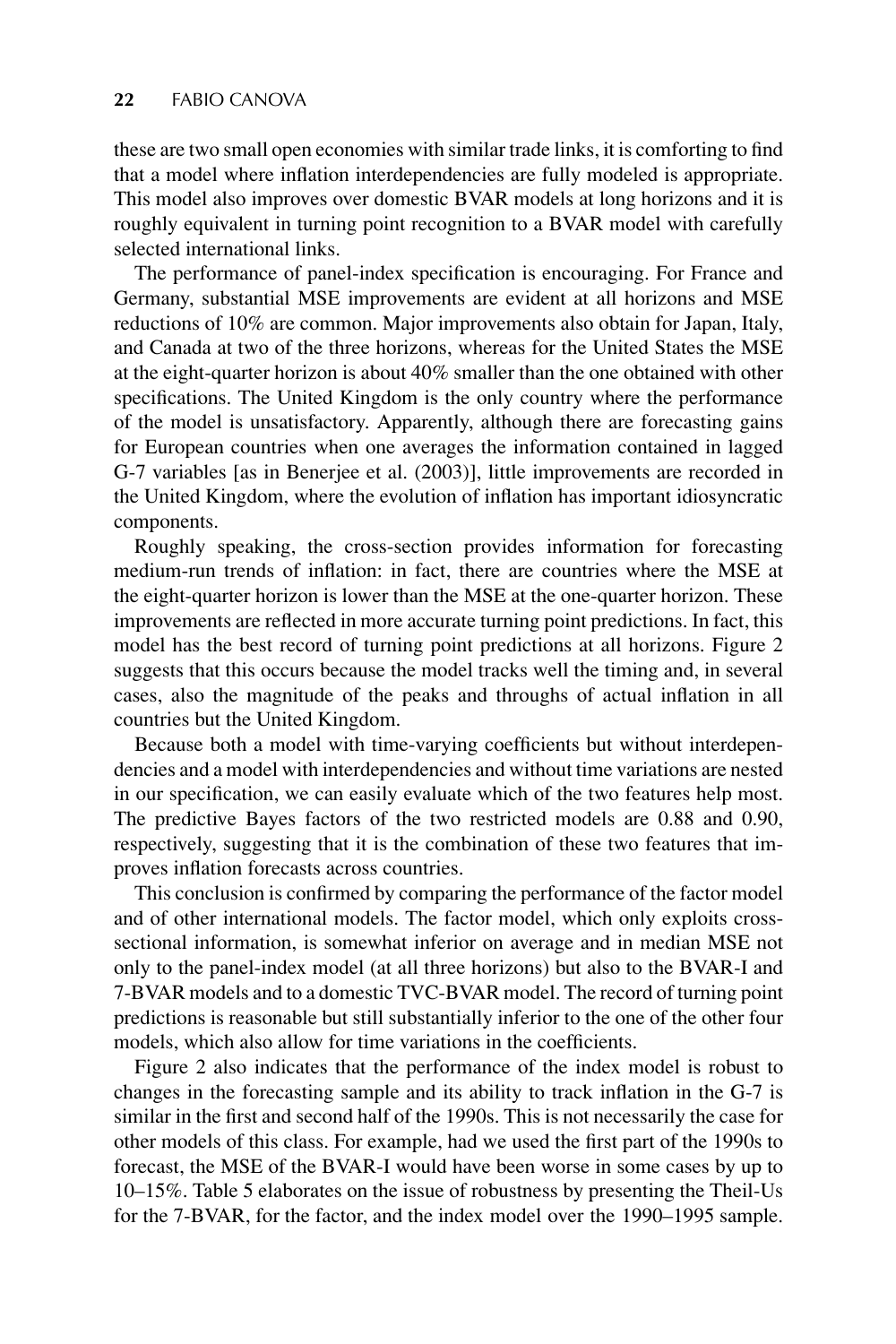

**FIGURE 2.** Four quarters ahead inflation forecasts, panel VAR index model.

|         |        | 7-BVAR |        |          | Factor |        | Index  |        |        |  |
|---------|--------|--------|--------|----------|--------|--------|--------|--------|--------|--|
| Country | 1-Step | 4-Step | 8-Step | $1-Step$ | 4-Step | 8-Step | 1-Step | 4-Step | 8-Step |  |
| US      | 1.26   | 1.37   | 1.54   | 0.92     | 1.33   | 2.30   | 0.77   | 0.70   | 0.73   |  |
| Japan   | 0.69   | 1.06   | 0.88   | 0.53     | 0.78   | 0.54   | 0.53   | 0.89   | 0.52   |  |
| Germany | 0.95   | 0.99   | 0.48   | 0.69     | 0.82   | 0.66   | 0.60   | 0.73   | 0.55   |  |
| UK      | 1.07   | 1.12   | 1.31   | 0.65     | 1.31   | 1.39   | 0.58   | 1.43   | 1.01   |  |
| France  | 0.99   | 1.40   | 1.32   | 1.31     | 2.73   | 3.98   | 0.77   | 1.18   | 1.05   |  |
| Italy   | 1.11   | 1.09   | 1.63   | 1.60     | 2.23   | 3.24   | 1.19   | 0.79   | 1.03   |  |
| Canada  | 0.88   | 0.87   | 0.87   | 0.82     | 0.61   | 1.03   | 0.55   | 0.33   | 0.39   |  |
| Median  | 0.99   | 1.09   | 1.31   | 0.82     | 1.31   | 1.39   | 0.60   | 0.79   | 0.73   |  |
| Mean    | 0.99   | 1.13   | 1.16   | 0.93     | 1.40   | 1.88   | 0.86   | 0.88   | 0.76   |  |

**TABLE 5.** Theil-U statistics, 1990:1–1995:4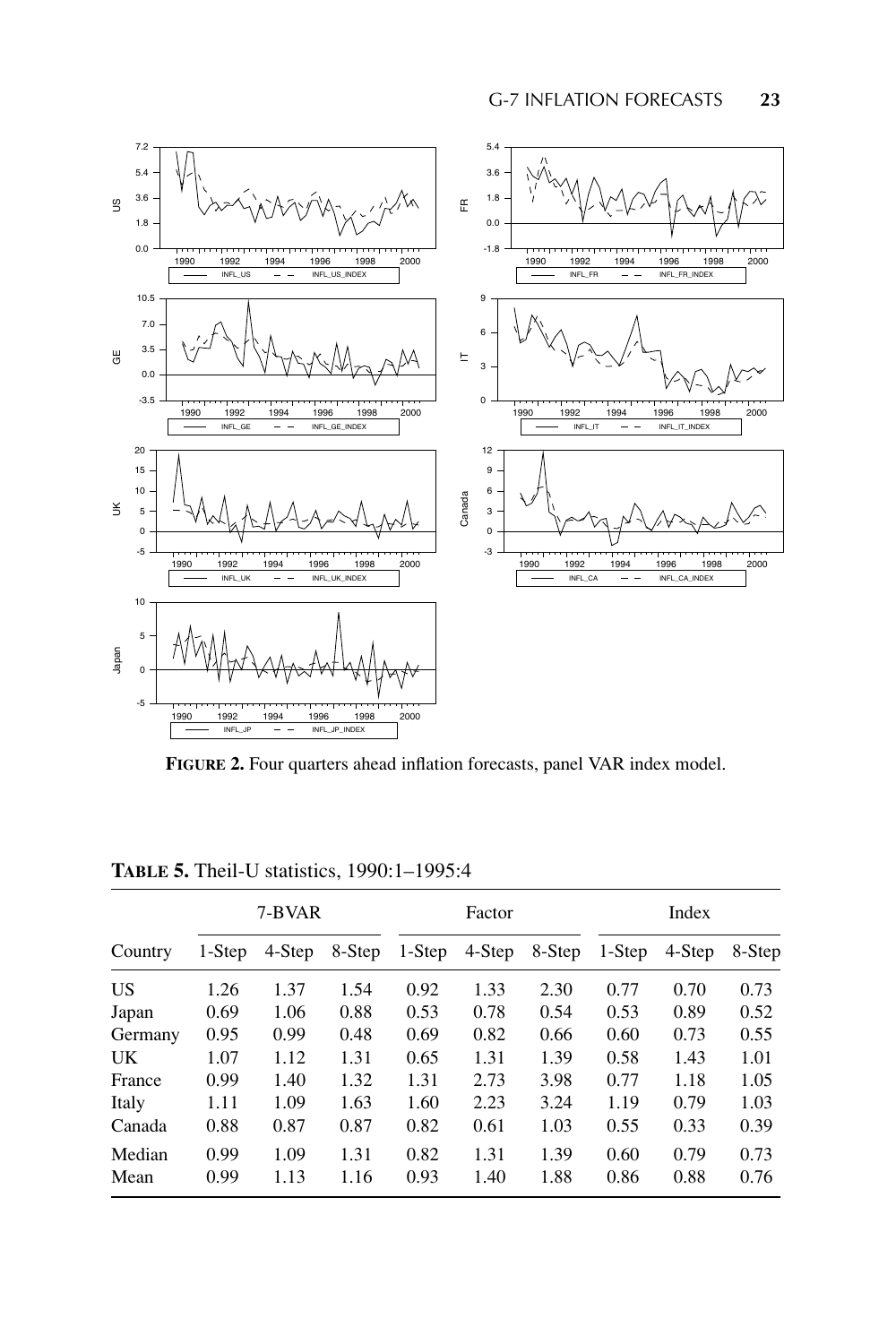It is clear that, on average, cross-sectional information is more important than time variations in forecasting inflation over this sample. Moreover, taking a short cut to model interdependencies does not imply robust forecasting performance. Consistent with the visual impression of Figure 2, the panel-index model maintains superiority at all horizons also in this sample.

To summarize, adding international interdependencies to domestic models helps to forecast national inflation rates, primarily at longer horizons. However, the largest gains are obtained interacting time variations with cross-sectional information. With such a specification, inflation forecasts appear to be good and sufficiently robust throughout the 1990s.

#### **5. CONCLUSIONS**

This paper addressed four interrelated questions. First, we studied how models that loosely rely on the existence of a Phillips curve or other theoretical relationships fare relative to univariate (a-theoretical) models in the G-7. Second, we investigated whether there is information in other domestic variables (which may or may not have theoretical underpinning) useful for predicting inflation. Third, we examined whether drifts in the parameters improve the forecasting performance. Finally, we evaluated whether cross-country information helps to forecast domestic inflation.

We show that theory-based bivariate models improve over univariate atheoretical specifications at long but not at short horizons and that the performance depends on the country. We also show that, among bivariate specifications, Phillips curve models do not necessarily have an edge. In fact, a New Keynesian Phillips curve is never best in the race, whereas in France, Italy, and Germany, where a traditional Phillips curve is preferred, the MSE at the one-step horizon is broadly equivalent to one of univariate specifications. As in Stock and Watson (1999), we find that conclusions concerning the relative ordering of bivariate models are tenuous: changing the forecasting sample at times alters the ranking of models and their MSE performance relative to univariate ones. Finally, the collection of best bivariate models are roughly equivalent to univariate models in terms of turning point predictions at all horizons.

Trivariate UVAR and BVAR models improve over univariate or bivariate specifications in some countries and at some horizon but turning point recognition does not improve. Adding a Bayesian prior helps. However, on average, a BVAR is hardly better than an univariate AR model and a UVAR is actually worse.

The added flexibility of time variations in the coefficients helps to reduce the MSE of the forecasts of univariate AR models and turning point recognition improves, primarily at the one-quarter horizon. Adding time variation to the BVAR model systematically reduces the MSE of the forecasts only in two countries. Some improvements, on average, are noticeable at all horizons, but a TVC-BVAR model is hardly better than a univariate TVC-AR model.

Adding international variables makes some difference. With the simplest specification, the MSE improvements are visible, both over univariate models and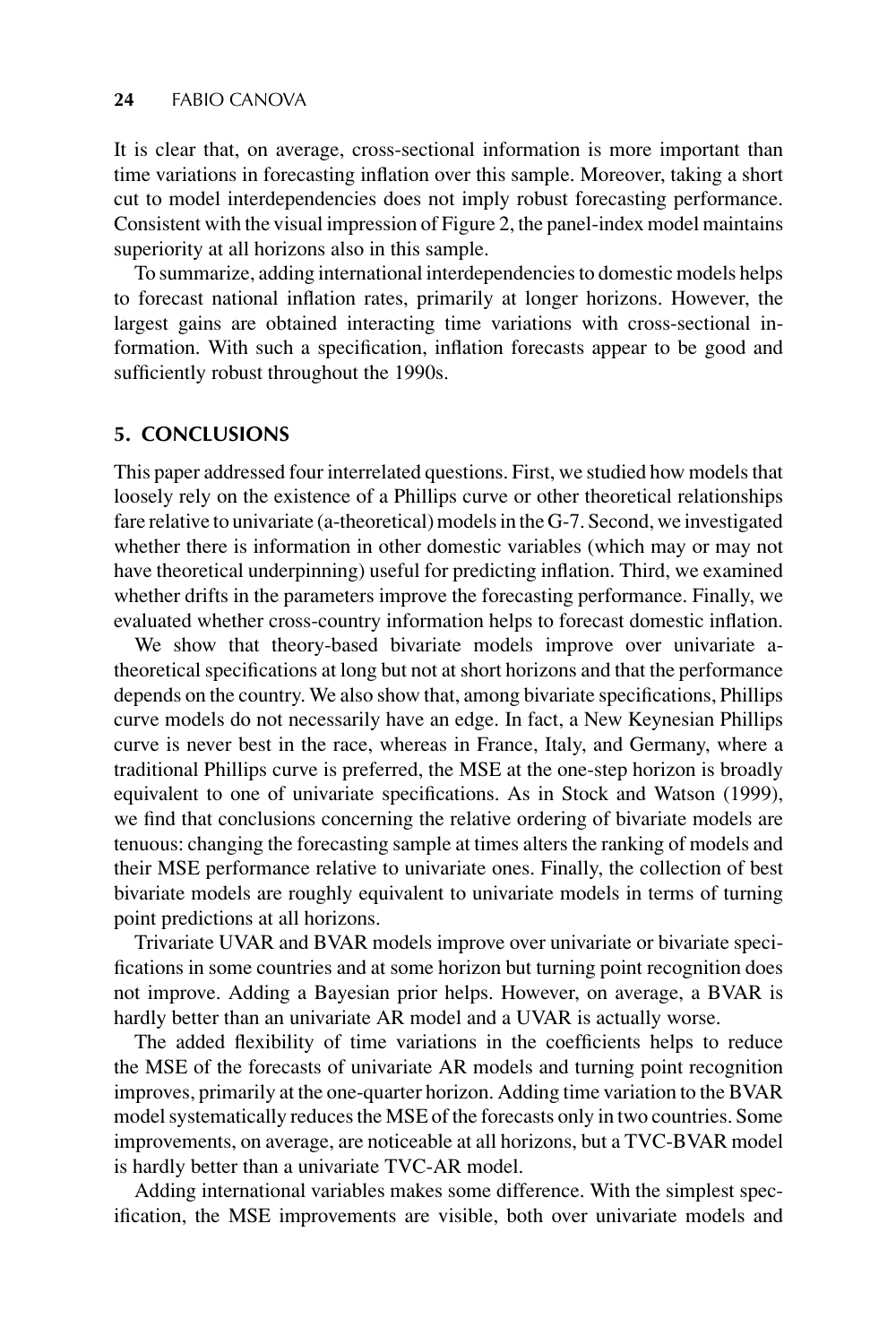domestic BVAR models, primarily at longer horizons. This improved performance is also matched by more appropriate turning point detection. The second specification is roughly equivalent in MSE, on average, to the first one but differences across countries are present. Also, the turning point recognition performance of this specification is reasonably good. The index model produces the best overall MSE of the forecasts at all horizons for Germany, France, and improvements are visible at two horizons in Italy, Canada, and Japan. MSE gains are pronounced and robust across samples: in fact, the forecasts produced by this model one and two years ahead track reasonably well actual inflation in the G-7, with no visible change in the performance across the two halves of the 1990s. The MSE superiority is also matched by the record of turning point predictions, which is the best of all. We show that having only time variations or cross-country information does not produce either systematic or robust gains. In fact, it is only when cross-sectional information is used in conjunction with time variations in the coefficients that large and stable forecast improvements are obtained.

In conclusion, although forecasting inflation rates is difficult and the temptation to rely on naive models is widespread, shrewdly chosen models do improve over univariate ones. The forecasting performance of standard or modified Phillips curve models and of other small-scale fixed coefficients specifications, which exploit only domestic interdependencies, is not very appealing in the majority of the G-7 countries. However, multivariate models with time-varying coefficients and some international linkages improve on univariate models both with fixed and time-varying coefficients. Economically, this is reasonable: the inflation process displayed changes over the sample and there appears to be a common component in the international swings of inflation over time. Our results show that taking into account these two factors may turn around the standard bias-variance trade-off that favors simple and parsimonious models in prediction. Models with these features are useful because they provide information about the time varying (local) trends present in almost all G-7 countries. Although this conclusion is naturally tentative, models with time variations and interdependencies are potentially of great use in tracking time-series featuring varying local trends and unstable relationships with the rest of the economy and, for this reason, they should be attractive to practitioners who are engaged in both unconditional and conditional prediction activities.

The results we obtained should do not suggest that economic theory should be dispensed of when forecasting. What we showed is that some theories that rely on a time invariant and a closed economy point of view are inadequate to capture the dynamics of inflation. Theories that make inflation dynamics functions of economic and policy conditions and consider interdependent economies could, in principle account for the results we obtain.

It is also important to stress that our effort complements those of Cristadoro et al. (Forthcoming), Wright (2003), Granger and Yeon (2003), and Inoue and Kilian (2004) who have emphasized that methods that combine the information coming from many predictors are typically superior in forecasting inflation than models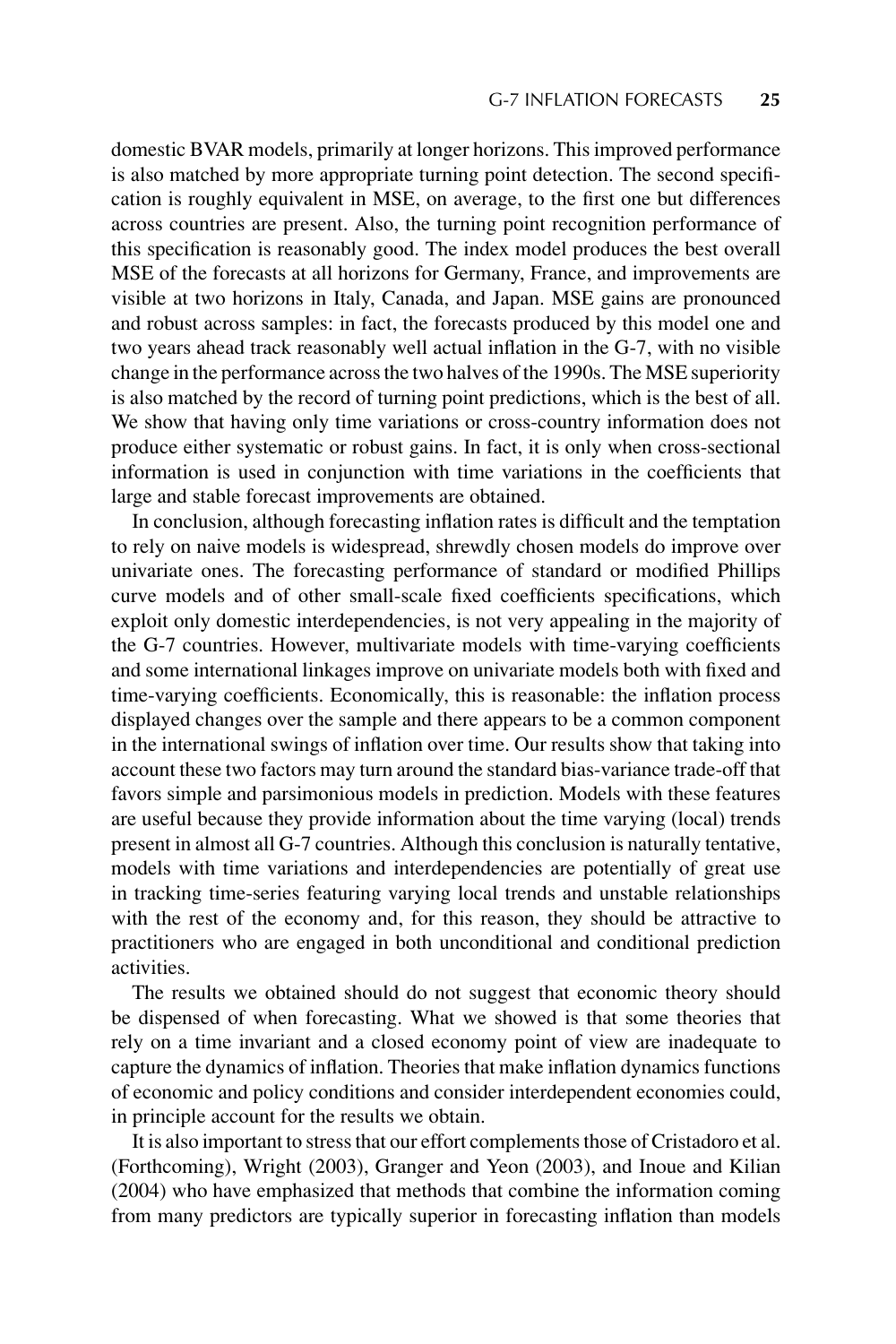which employ single predictors. This paper enriches this literature by showing that there are gains to be made by combining cross-country information with time varying coefficients. Clearly, one would like to know more about the properties of models with time-varying coefficients and cross-country interdependencies. In particular, one would like to know how they perform when the DGP displays breaks in the intercept or Markov switching patterns and what kind on international correlations are needed to obtain measurable gains from flexibly modelling cross countries interdependencies. Furthermore, a thorough comparison among different ways to pool cross-sectional/country information may indicate whether one method is preferable to all the others. We leave all these investigations for future research.

Although this paper has concentrated on the problem of forecasting inflation rates unconditionally, it also may be interesting from the policymakers point of view to conduct conditional type of forecasts. The machinery developed by Waggoner and Zha (1999) makes this task feasible even in the hierarchical panel BVAR models we consider.

#### **NOTE**

1. To conduct the bootstrap exercise we have tested for serial correlation and heteroscedasticity in the residuals of the AR model for each country using standard Q and Breusch and Pagan tests. If the null was rejected, residuals were prewhitened and scaled before the bootstrap was performed.

#### **REFERENCES**

- Atkeson, A. and L. Ohanian (2001) Are Phillips Curves useful for forecasting inflation? *Federal Reserve Bank of Minneapolis Quarterly Review* 25(1), 2–11.
- Benerjee, A., M. Marcellino, and I. Masten (2003) Leading Indicators for Euro Area Inflation and GDP Growth. CEPR Working Paper 3893.
- Bai, J. and S. Ng (2002) Approximate factor models. *Econometrica* 70, 191–221.
- Blinder, A. (1997) Is there a core of practical macroeconomics we should all believe? *American Economic Review* 87, 240–243.
- Canova, F. (1993a) Forecasting a multitude of time series with common seasonal pattern. *Journal of Econometrics* 55, 173–202.
- Canova, F. (1993b) Modelling and forecasting exchange rates using a Bayesian time varying coefficient model. *Journal of Economic Dynamics and Control* 17, 233–262.
- Canova, F. (2002) G-7 Inflation Forecast. ECB Working Paper 149.
- Canova, F. and M. Ciccarelli (2004) Forecasting and turning point prediction in a Bayesian panel VAR model. *Journal of Econometrics* 120, 327–359.
- Canova, F. and M. Ciccarelli (2002) Panel Index VAR Models: Specification, Estimation, Testing and Leading Indicators. CEPR Working Paper 4033.
- Cecchetti, S., R. Chu, and C. Steindel (2001) The unreliability of inflation indicators. *Current Issues in Economics and Finance, Federal Reserve Bank of New York* 6(4), 1–6.
- Cristadoro, R., M. Forni, L. Reichlin, and G. Veronesi (Forthcoming) A core inflation model for the Euro area. Forthcoming, *Journal of Money Banking and Credit*.
- Evans, C. and D. Marshall (1998) The economic determinants of the term structure of nominal interest rates. *Carnegie Rochester Conference Series in Public Policy* 49, 53–101.
- Fama, E. (1970) Efficient capital markets: A review of theory and empirical work. *Journal of Finance* 25, 383–417.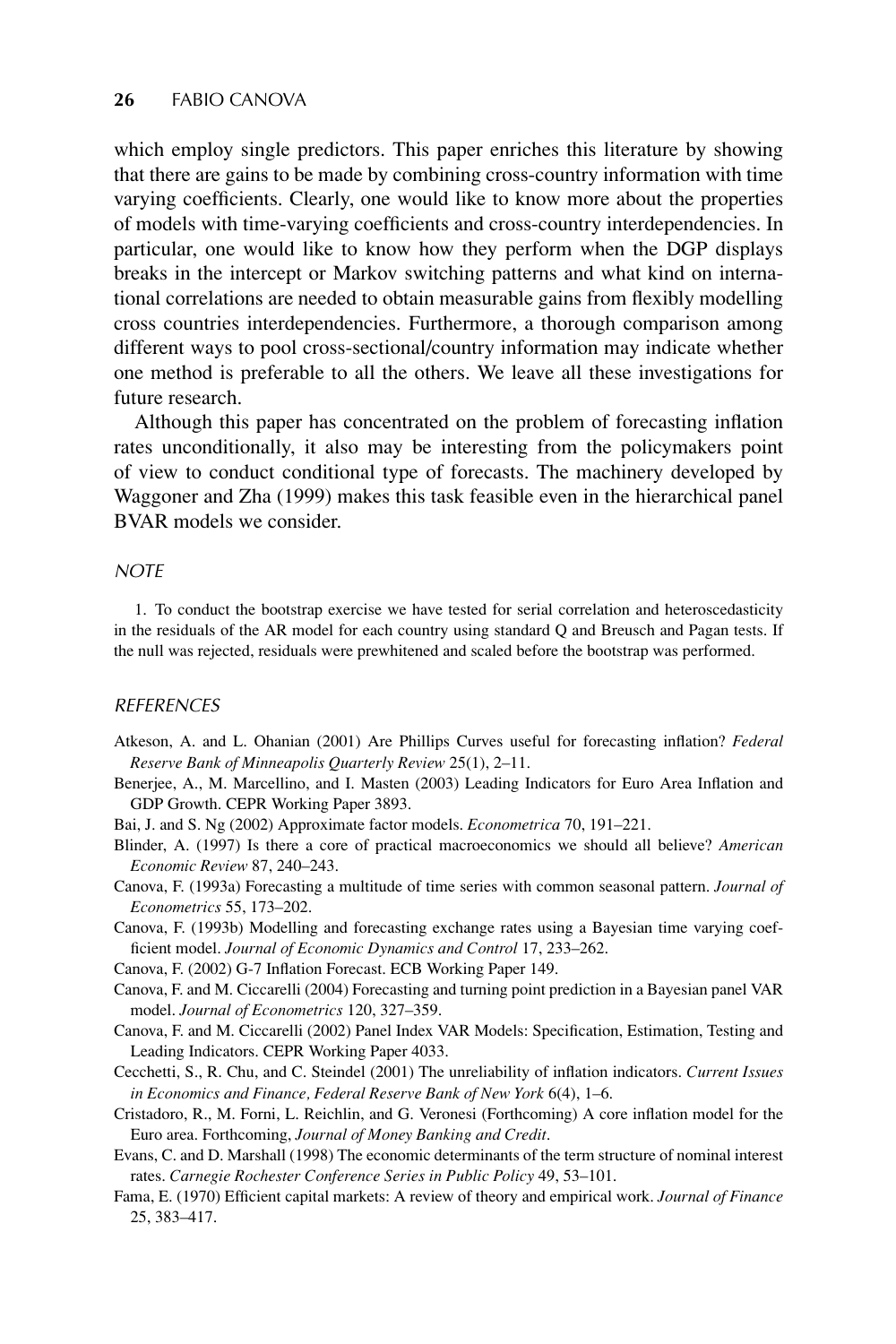- Fuhrer, J. and G. Moore (1995) Inflation persistence. *Quarterly Journal of Economics* 110, 127– 159.
- Gali, J. and M. Gertler (1999) Inflation dynamics: A structural econometric analysis. *Journal of Monetary Economics* 44, 195–222.

Goodhart, C. and B. Hoffman (2000) Asset prices and the conduct of monetary policy. LSE manuscript. Granger, C. and Y. Yeon (2004) Thick modelling. *Economic Modelling* 21, 323–343.

- Holtz–Eakin, D., W. Newey and H. Rosen (1988) Estimating vector autoregressions with panel data. *Econometrica* 56(6), 1371–1395.
- Inoue, A. and L. Kilian (2003) Bagging Time Series. Manuscript, University of North Carolina.
- Ivanov, V. and L. Kilian (2000) A Practitioner's Guide to Lag Order Selection for Vector Autoregressions. Manuscript, University of Michigan.
- Lahiri, K. and J. Moore (1991) *Leading Economic Indicators: New Approaches and Forecasting Records*. Chicago. University of Chicago Press.
- Levin, A. and J. Piger (2002) Is Inflation Persistence Intrinsic in Industrialized Countries? Federal Reserve Bank of Saint Louis Working Paper 2002–023.
- Mankiw, G. (2001) The inesorable trade-off between inflation and unemployment. *Economic Journal* 111, C45–60.
- Marcellino, M. (2002) Instability and Non-linearity in the EMU. CEPR Working Paper 3312.
- Marcellino, M., J. Stock, and M. Watson (2003) Macroeconomic forecasting in the Euro Area: Country-specific versus area-wide information. *European Economic Review* 49, 1–17.
- Plosser, C. and G. Rouwenshort (1994) International term structure and real economic growth. *Journal of Monetary Economics* 33, 133–156.
- Stock, J. and M. Watson (1996) Evidence on structural instability in macroeconomic time series relations. *Journal of Business and Economic Statistics* 14, 11–30.
- Stock, J. and M. Watson (1999) Forecasting inflation. *Journal of Monetary Economics* 44, 293– 335.
- Stock, J. and M. Watson (2000) Forecasting output and inflation: The role of asset prices. Manuscript.
- Stock, J. and M. Watson (2002) Macroeconomic forecasting using diffusion indexes. *Journal of Business and Economic Statistics* 20, 147–162.
- Wagonner, D. and T. Zha (1999) Conditional forecasts in dynamic multivariate models. *Review of Economics and Statistics* 81, 1–14.
- Wright, J. (2003) Forecasting US Inflation by Bayesian Model Averaging. Federal Reserve Board, International Finance Discussion Paper 780.

# APPENDIX A: THE DATA

The data used comes from the OECD database. Inflation rates are calculated annualizing quarterly rate of growth of the consumer price index. We also have considered, as an alternative, inflation rates computed using GDP deflator and we have verified that both the qualitative and the quantitative conclusions we have reached are robust. We also have computed annual growth rates by taking the rate of change in the consumer price level over four quarters. Although some of the quantitative conclusions are altered by this alternative measure, the general conclusions are robust also to this change. The rate of growth of money and of output are similarly computed. We use in all cases a broad definition of money: M2 is employed in all countries but France where M3 is used. Note that money supply data for European countries is available only up to 1998:4. Therefore, the forecasting statistics produced by bivariate models where money growth is used cover only the 1996:1–1998:4 period. The output gap is computed using a one sided exponential smoothing algorithm.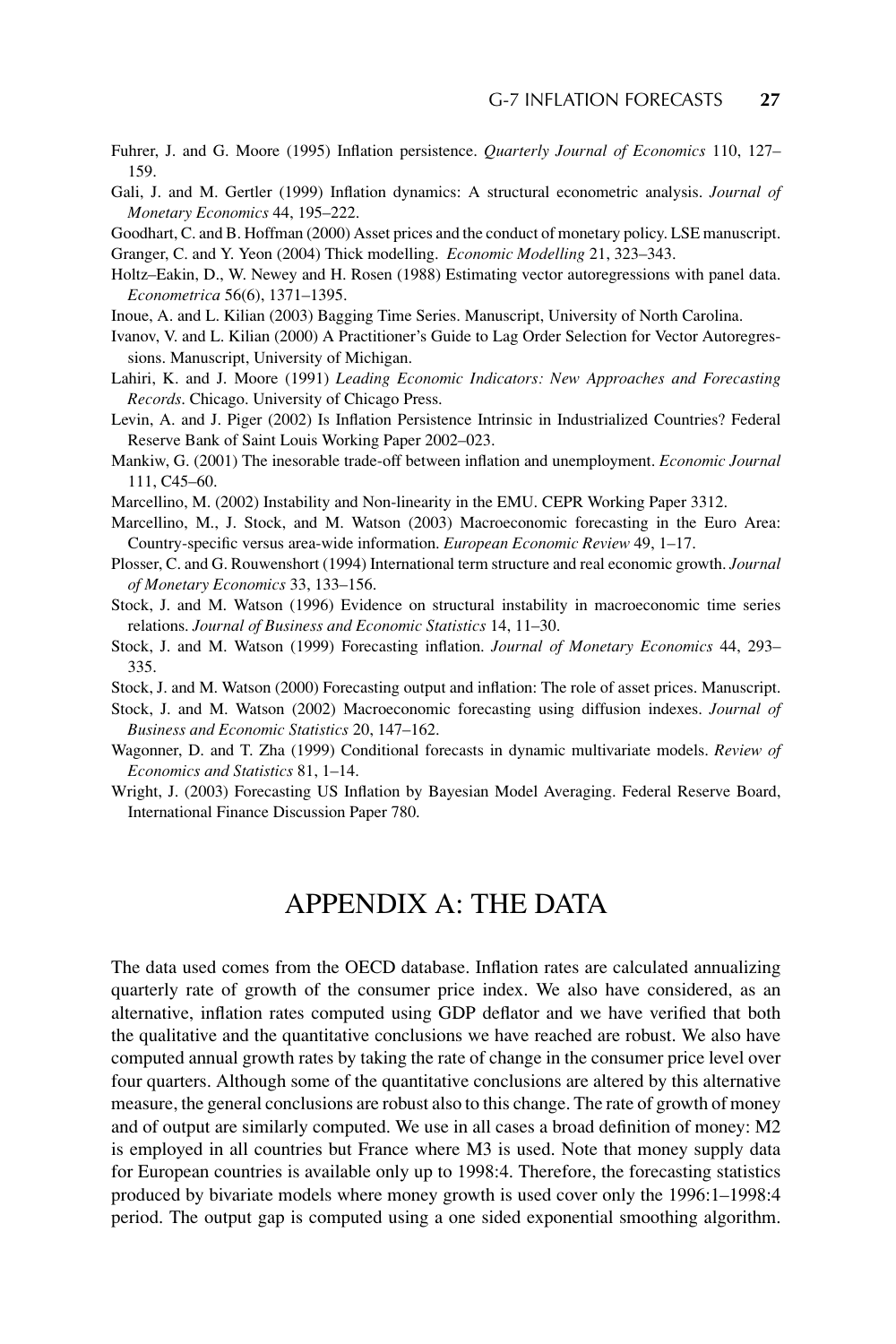#### **28** FABIO CANOVA

We choose this specification, as opposed to a more standard Hodrick and Prescott (HP) filter, because the time-series for the gap retains the timing of information of the original series, a feature not produced by the HP filter because of its two-sided nature. Because this measure is statistically based, the usual questions about the economic meaning of this gap can be raised. Note that the measure we constructed is highly correlated with the output gap generated with a Beveridge-Nelson decomposition. The slope of the term structure is calculated by taking the difference between the annualized long-term interest rate (of maturities varying from 5 to 10 years, depending on the country) and the annualized shortterm one (typically, a three-month rate). The unemployment rate measures are standardized unemployment figures as provided by the OECD. The employment growth series measures the number of workers seeking jobs that have found a job in the quarter under consideration, annualized as the other variables. The rent price index measures the costs of housing and its growth rate is computed in a similar fashion. All the other variables we have tried (unit labor costs, capacity utilization, employment, wage rate, nominal exchange rates, real effective exchange rates in levels, and growth rates) are the standard ones provided by the OECD data bank. Stock prices are obtained from the BIS data bank. We use in the exercise the SP500 index for the United States, the Nikkei 225 index for Japan, the Toronto 300 composite index for Canada, the DAX composite index for Germany, the CAC 40 index for France, the FT100 index for United Kingdom, and the MIB index for Italy.

Some of the inflation series (especially those for the United Kingdom and Japan and marginally the one for Germany) display residual seasonal variation despite being labeled as "seasonally adjusted." To take care of these predictable variations, this residual seasonality is removed using time-varying seasonal dummies. This appears to be sufficient as the autocorrelation function of the adjusted series does not show any significant seasonal coefficients. Some seasonal variations also are present in the monetary aggregates of some countries. Therefore, we also purge monetary aggregates from residual seasonal variations before they are used in bivariate forecasting models.

Levin and Piger (2002) prefilter the G-7 inflation series to take into account predictable variations because changes in VAT and other sale taxes. None of our series display significant predictable changes at the dates they suggest (UK 1990:2, Canada 1991:1; 1994:1, and 1994:2, Germany 1993:1, Japan 1997:2). Therefore, we conjecture that OECD statisticians have already made these adjustments or that these changes produce jumps in prices but no changes in the inflation series.

## APPENDIX B: GIBBS SAMPLER

For our application, it turns out that  $C = I$  is optimal. Hence, the model we use has the structure:

$$
Y_t = M_t \Xi \theta_t + v_t
$$
  
\n
$$
\theta_t = \theta_{t-1} + \eta_t,
$$
\n(B.1)

where  $v_t \sim [0, \sigma_t \Sigma = (1 + \sigma^2 M_t M_t) \Sigma]$ . To compute posterior distributions we need prior densities for  $(\Sigma, \sigma_t, B_0, \theta_{t-1})$ . Because we want to minimize the impact of our choices on the posterior distribution of the indicators, we specify rather loose priors.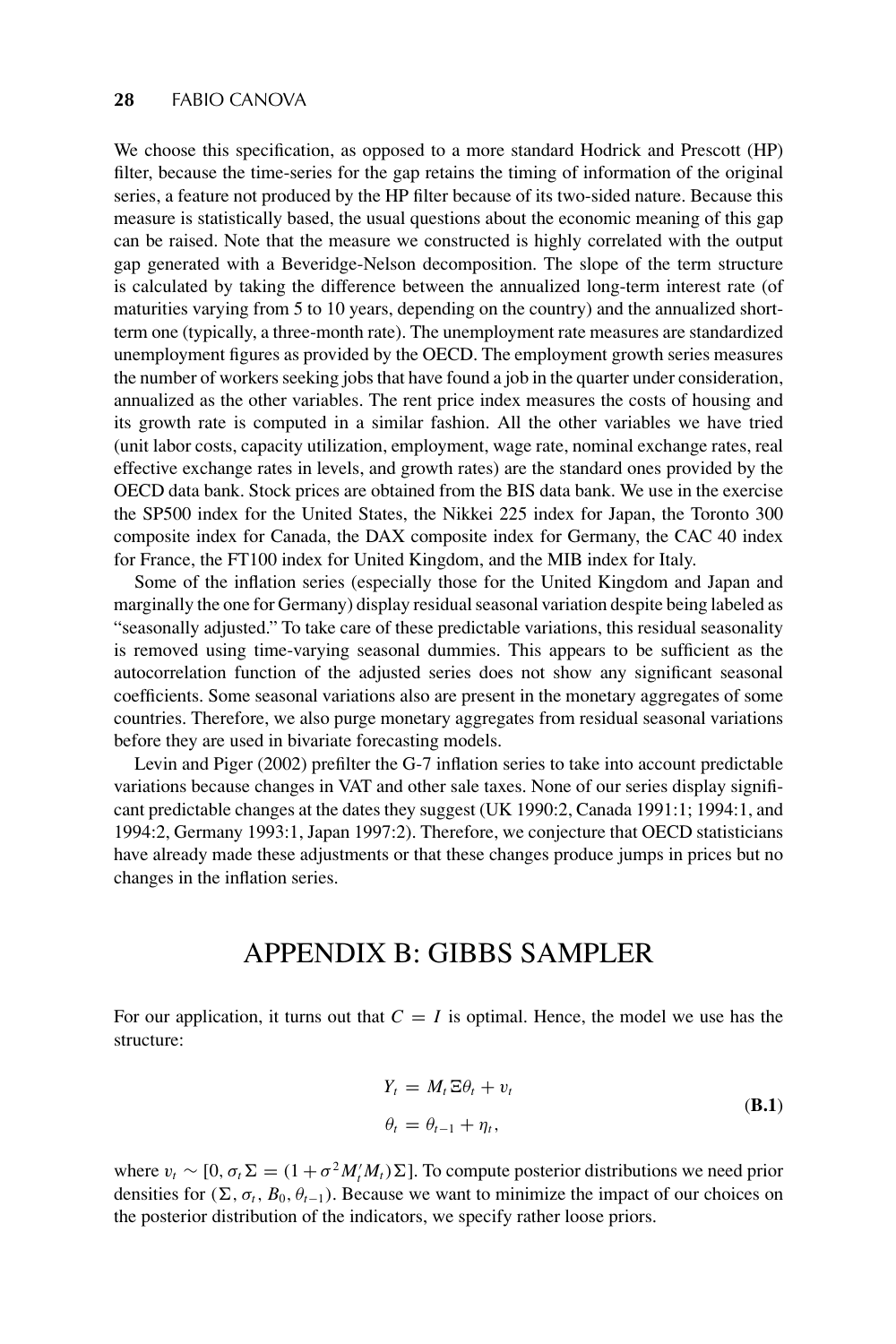We let  $B_{0i} = b_i * I$ ,  $i = 1, 2, 3$ , where  $b_i$  is a vector of parameters that controls the tightness of the variance of factor *i* and we let  $p(\Sigma^{-1}, \sigma^{-1}, b_i, \theta_{t-1})$  $p(\Sigma^{-1})p(\sigma_t^{-1})p(\theta_{t-1})\prod_i p(b_i)$  with

$$
p(\Sigma^{-1}) = W(z_1, Q_1)
$$
  
\n
$$
p(\sigma_t^{-1} | \mathcal{F}_{t-1}) = G\left(\frac{\zeta}{2}, \frac{\zeta s_t}{2}\right)
$$
  
\n
$$
p(b_i^{-1}) = G\left(\frac{\omega_0}{2}, \frac{\delta_0}{2}\right)
$$
  
\n
$$
p(\theta_{t-1} | \mathcal{F}_{t-1}) = N(\bar{\theta}_{t-1|t-1}, \bar{R}_{t-1|t-1}),
$$
\n(B.2)

where *N* stands for Normal, *W* for Wishart, and *G* for gamma distributions, F*t*−<sup>1</sup> denotes the information available at time  $t - 1$ , and  $s_t = 1 + \sigma^2 M_t^t M_t$ . The last conditional distribution also implies that  $\theta_t p(\theta_t | \mathcal{F}_{t-1}) = N(\theta^*_{t|t-1}, \mathsf{R}^*_{t|t-1})$ , where  $\theta^*_{t|t-1} = \bar{\theta}_{t-1|t-1}$ , and  $R_{t|t-1}^* = \bar{R}_{t-1|t-1} + B_t$ . We also assume  $z_1 = NG+1$ ,  $\zeta = 0 = \omega_0$ ,  $\gamma_1 = 1$ ,  $\gamma_2 = 0$ ,  $\bar{R}_0 = I$ and set  $\sigma^2$  equal to the average of the estimated variances of NG AR(p) models,  $Q_1$  to the estimated variance-covariance in the time invariant version of (B.1), whereas  $\theta_0$  is initialized with a sequential OLS on (B.1) in a training sample.

To calculate the posterior distribution of  $\psi = (\Sigma, b_i, {\{\sigma_t\}}_{t=1}^T, {\{\theta_t\}}_{t=1}^T)$ , we combine the above priors with the likelihood of the data, which is  $L(\psi | y^T) \propto$  $(\prod_{t=1}^{T} \sigma_t)^{-NG/2} |\Sigma|^{-T/2} \exp[-\frac{1}{2} \sum_{t} (Y_t - M_t \Xi \theta_t)'(\sigma_t \Sigma)^{-1} (Y_t - M_t \Xi \theta_t)],$  where  $Y^T =$  $(Y_1, \ldots, Y_T)$  denotes the data. Using Bayes rule, we have  $p(\psi | Y^T) =$  $p(\psi)L(Y^T | \psi)/p(Y^T) \propto p(\psi)L(Y^T | \psi)$ . Given  $p(\psi | Y^T)$ , the posterior for the components of  $\psi$ ,  $p(\Sigma | Y^T)$ ,  $p(b_i | Y^T)$ ,  $p(\sigma_t | Y^T)$  and  $p(\theta_t | Y^T)$ , can be obtained by integrating nuisance parameters out of  $p(\psi | Y^T)$ .

For the model considered in this paper, it is impossible to compute  $p(\psi | Y^T)$  analytically, but the Gibbs sample can be used if  $p(\Sigma | Y^T, \psi_{-\Sigma})$ ,  $p(\sigma_t | Y^T, \psi_{-\sigma_t})$ ,  $p(b_i \mid Y^T \psi_{-b_i})$  and  $p(\theta_i \mid Y^T, \psi_{-k})$ , where  $\psi_{-k}$  denotes the vector of  $\psi$  excluding the parameter  $\kappa$ , are available. The conditional distributions of interest are

$$
\left(\theta_t\,\big|\,Y^T,\,\psi_{-\theta_t}\right)\sim N(\bar{\theta}_{t|t},\,\bar{\mathsf{R}}_{t|t})\quad t\leq T,
$$

$$
\left(\Sigma^{-1} \middle| Y^T, \psi_{-\Sigma}\right) \sim W \left\{ z_1 + T, \left[ \frac{\sum_t (Y_t - M_t \Xi \theta_t) (Y_t - M_t \Xi \theta_t)^{'}}{\sigma_t} + Q_1^{-1} \right]^{-1} \right\},
$$
  

$$
\left(b_i^{-1} \middle| Y^T, \psi_{-b_i}\right) \sim G \left[ \frac{T + \varpi_0}{2}, \frac{\sum_t \left(\theta_i^i - \theta_{t-1}^i\right)' \left(\theta_i^i - \theta_{t-1}^i\right) + \delta_0}{2\xi_t} \right],
$$
  

$$
\left(\sigma_i^{-1} \middle| Y^T, \psi_{-\sigma_i}\right) \sim G \left[ \frac{\zeta + NG}{2}, \frac{\zeta s_t + (Y_t - M_t \Xi \theta_t)' \Sigma^{-1} (Y_t - M_t \Xi \theta_t)}{2} \right],
$$

where  $\bar{\theta}_{t|t}$  and  $\bar{R}_{t|t}$  are the one-period-ahead forecasts of  $\theta_t$  and the variance-covariance matrix of the forecast error, respectively, and are obtained as:

$$
\bar{\theta}_{t|t} = \theta_{t|t-1}^{*} + \mathsf{R}_{t|t-1}^{*} (M_{t} \Xi)^{t} F_{t} (Y_{t} - M_{t} \Xi \theta_{t|t-1}^{*})
$$
  

$$
\bar{\mathsf{R}}_{t|t} = \mathsf{R}_{t|t-1}^{*} - \mathsf{R}_{t|t-1}^{*} (M_{t} \Xi)^{t} F_{t} (M_{t} \Xi) \mathsf{R}_{t|t-1}^{*},
$$